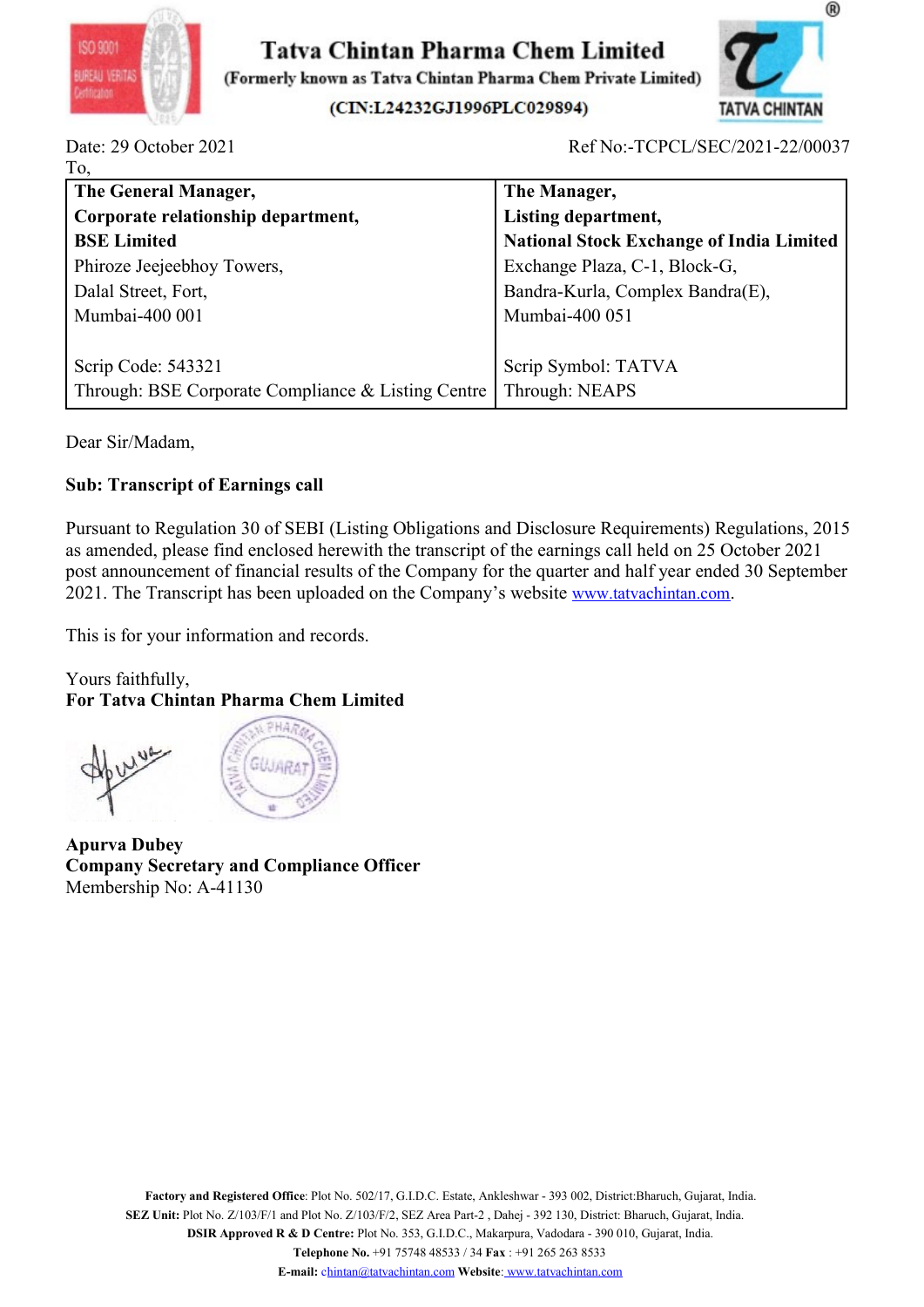

# Tatva Chintan Pharma Chem Limited (BSE: 543321, NSE: TATVA)

# Transcript of earnings conference call Q2 FY22

## 25 October 2021







MANAGEMENT: MR. CHINTAN SHAH – MD, TATVA CHINTAN PHARMA CHEM LIMITED MR. DINESH SODANI – GM ACCOUNTS AND FINANCE, TATVA CHINTAN PHARMA CHEM LIMITED MODERATORS: MR. RANJIT CHIRUMALLA – B&K SECURITIES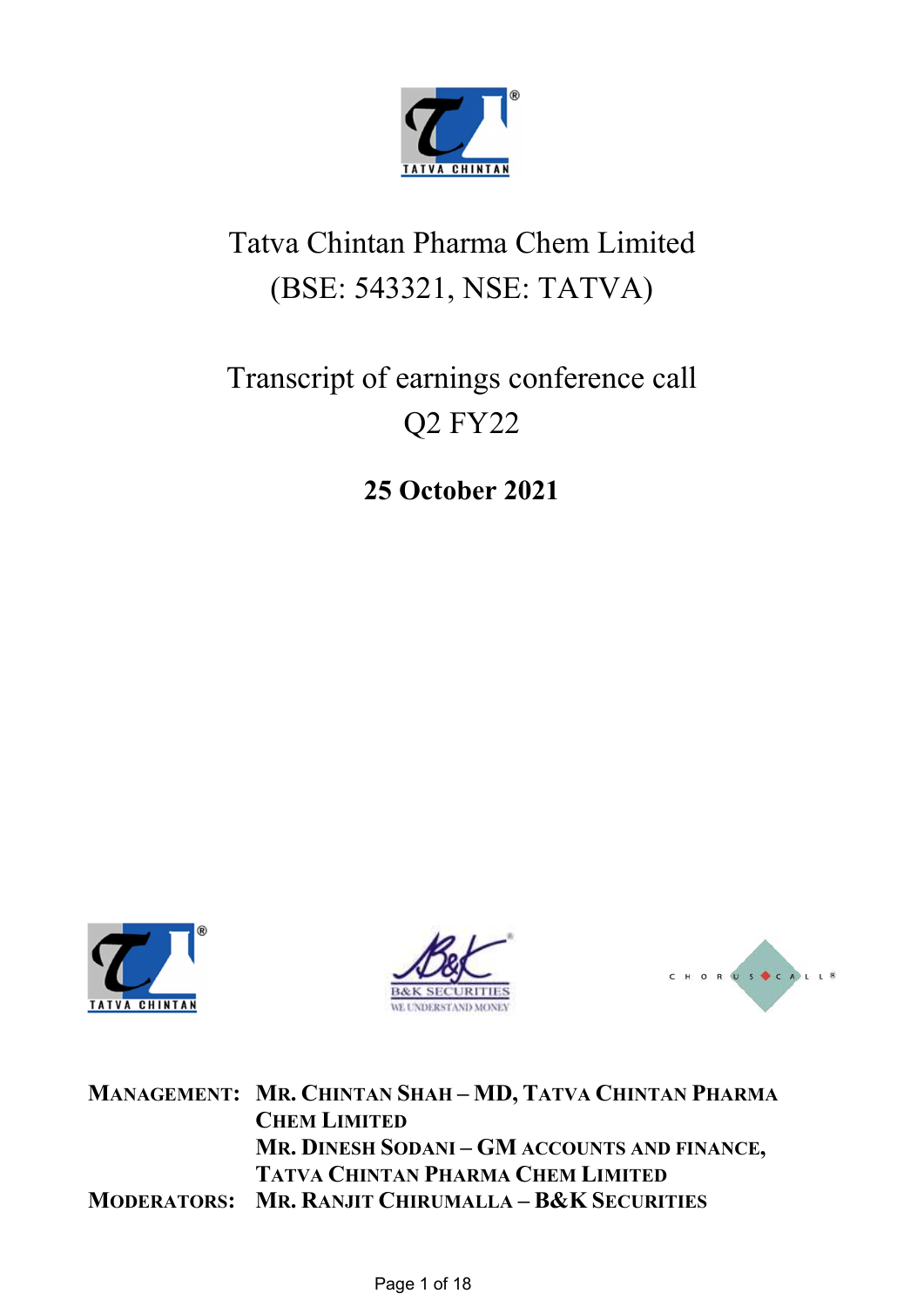

| <b>Moderator:</b>     | Ladies and Gentlemen, Good day and welcome to the Q2 FY22 Earnings Conference call of Tatva<br>Chintan Pharma Chem Limited hosted by Batlivala & Karani Securities India Private Limited. As a<br>reminder, all participant lines will be in the listen-only mode and there will be an opportunity for you to<br>ask questions after the presentation concludes. Should you need assistance during the conference call,<br>please signal an operator by pressing '*' and then '0' on your touchtone phone. Please note that this<br>conference is being recorded.<br>I now hand the conference over to Mr. Ranjit Chirumalla from B&K Securities. Thank you and over to<br>you, Sir.                                                                                                                       |
|-----------------------|------------------------------------------------------------------------------------------------------------------------------------------------------------------------------------------------------------------------------------------------------------------------------------------------------------------------------------------------------------------------------------------------------------------------------------------------------------------------------------------------------------------------------------------------------------------------------------------------------------------------------------------------------------------------------------------------------------------------------------------------------------------------------------------------------------|
| Ranjit Chirumalla:    | Thank you Steven. Good evening everyone. We would like to thank the management of Tatva Chintan<br>Pharma Chem Limited for giving us this opportunity to host the call. B&K Securities is pleased to invite<br>everyone on the conference call of Tatva Chintan Pharma Chem Limited to discuss the Q2 FY22<br>Financial Performance. I would like to invite Mr. Chintan Shah to kind of a give us an opening remark<br>post that we will take the Q&A session. Thank you and over to you, Sir.                                                                                                                                                                                                                                                                                                             |
| <b>Dinesh Sodani:</b> | Thank you Ranjit ji. This is Dinesh. Good afternoon everyone. We are pleased to welcome all of you, to<br>our earning call for Q2 FY22. Please note that the copy of our disclosure is available on the investor<br>section of our website as well as on the stock exchanges. Please do note that anything said on this call<br>which reflect our outlook towards the future or which could be construed as a forward-looking statement<br>must be reviewed in conjunction with the risks that the company faces.                                                                                                                                                                                                                                                                                          |
|                       | With that, I would like to hand over the floor to our MD – Mr. Chintan Shah for his opening statement.                                                                                                                                                                                                                                                                                                                                                                                                                                                                                                                                                                                                                                                                                                     |
| <b>Chintan Shah:</b>  | Thank you Dinesh ji. Good afternoon everyone. This is Chintan Shah. We heartily welcome you all to<br>the earnings call of Tatva Chintan Pharma Chem Limited. I take this opportunity to wish each one of you<br>a very Happy Diwali and a prosperous New Year in advance. Let us hope we all have a wonderful,<br>successful and most importantly a very healthy year ahead. I shall highlight Tatva Chintan performance<br>during the second quarter of current financial year.                                                                                                                                                                                                                                                                                                                          |
|                       | I am pleased to inform you that we have a historically record-breaking quarter in terms of revenue as<br>well as profits. During Q2FY22 we recorded more than 100% growth year-on-year, also in first half of<br>current year we have exceeded the net profit of the whole of the last financial year. Most of the growth<br>is attributable to a strong growth in sales of structured directing agent segment which is coincidently also<br>enjoying better margins compared to the other product baskets. This quarter the SDA contributed 62%<br>of the top line which resulted in better margins as well.                                                                                                                                                                                              |
|                       | With the recent developments of having stringent emission control and also increasing focus on<br>continuous flow chemistry globally, there is a continuously increasing demand for structured directing<br>agents. Our consistent performance in terms of high purity and supply sustainability, has helped to build<br>confidence among the customers and this is helping us to gradually increase our presence in the global<br>market. During Q2 FY22 phase transfer catalysts contributed 17% to the top line, pharma and agro<br>intermediates and other specialty chemical segment contributed 21%. These products are used in various<br>industry applications including pharmaceutical, agro chemicals, paints and coatings, dyes and pigments,<br>personal care, flavors and fragrance industry. |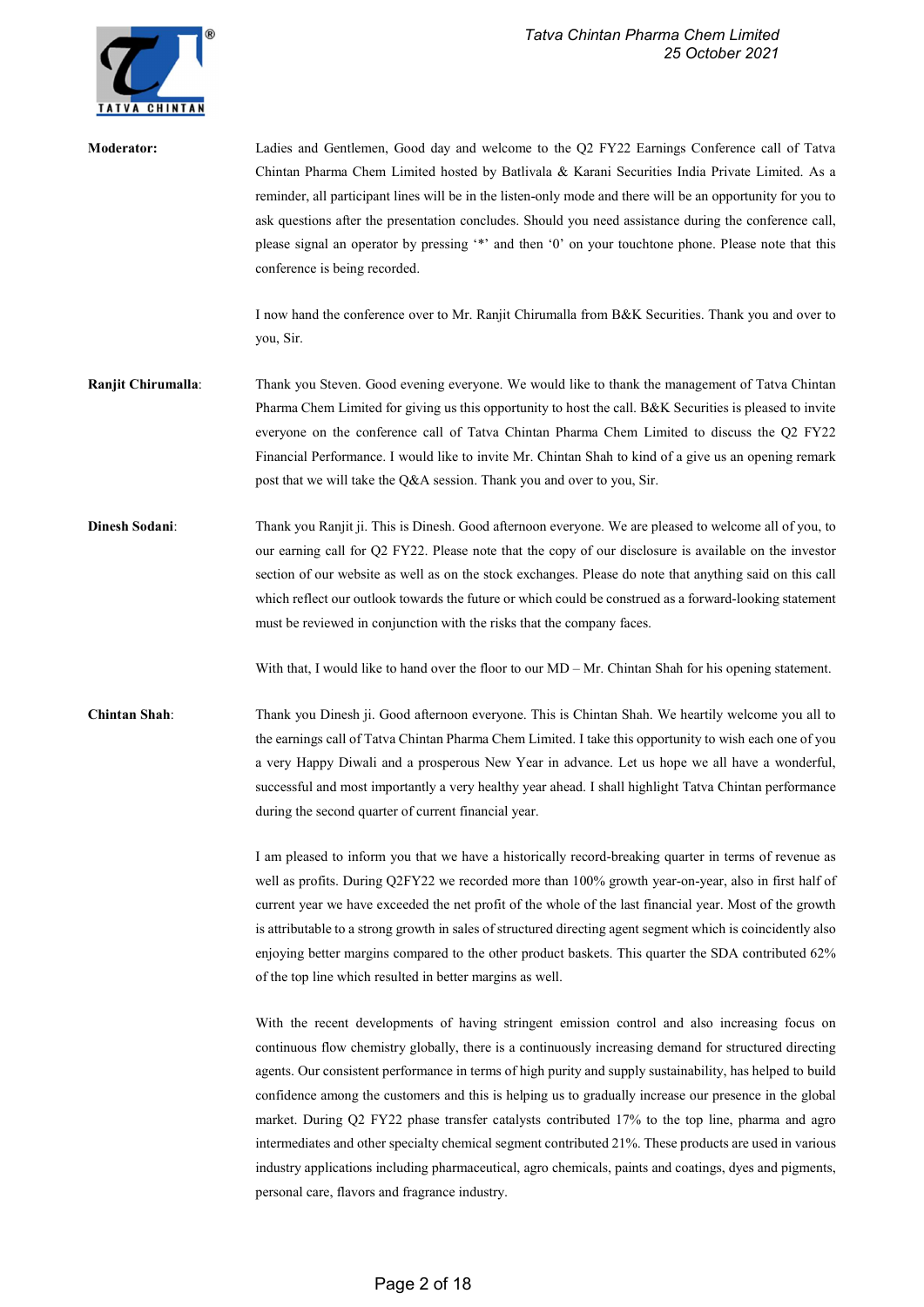

During Q2 FY22 the revenues from electrolyte salts for super capacitor is low. We have good ongoing orders on hand and deliveries are being made during the current quarter. So, revenue from this segment will be reflected in the coming quarter. As the erratic supply of semiconductor chips is having an impact on automobile productions globally and as major part of our SDA application is in auto emission control, we may see some impact on the demands of SDA over next two to three months.

Going forward the demand from SDA segment should see strong growth again. On longer term basis, with the global focus on Clean Environment and Green Chemistries, the demand for SDAs should continue to see good growth. Since most of our customers run their productions on campaign basis, you may at times see an oscillating demand of SDAs. Therefore, I shall again request you to evaluate us on yearly basis rather than on quarter-on-quarter basis. With balanced demand of all the four product verticals we believe sustainable EBITDA margins on a yearly basis should be around 24% to 27%.

With ongoing power crisis and other issues related to China we have been receiving more inquiries and potential newer product opportunities. With our strong focus on developing new products by deploying Green and Sustainable chemistry, i am confident that we shall create larger opportunities for us in the various segments including pharmaceutical and agro chemicals among others. We are aiming to identify and implement cutting edge technologies for process and product development, where we are deploying electrolysis and continuous flow chemistry with the goal of increasing productivity, quality and also cost efficiency as well as adding newer products portfolio with the aim to promote green chemistry.

We are in the process of capacity expansion by setting up additional capacities at our Dahej SEZ plant and are also expanding our R&D capabilities at Vadodara from the IPO proceeds. The CAPEX plans are already in action and both projects are on schedule. This concludes my planned remarks and now I would like to hand over the call to Mr. Dinesh Sodani to take us through the financials before we open the floor for Q&A.

Dinesh Sodani: Thank you sir. Good afternoon everyone. I would like to briefly touch upon the key performance highlights for the quarter and half year ended September 2021 and then we will open the floor for question and answer.

On the revenue side,

- Q2 FY22 revenue from operations are at Rs.1,236 million vs Rs.600 million in Q2 FY21, a growth of 106% on year on year basis and a growth of 16% on quarter on quarter basis.
- SDA's contributed 62%, PTC contributed around 17% and PASC contributed around 21% and the rest was electrolyte salt and the other operating income.

Looking at the EBITDA,

- Q2 FY22 EBITDA (including other income) at Rs.387 million vs Rs.83 million in Q2 FY21 growth of around 365% on year on year basis and growth of 40% on quarter on quarter basis.
- Q2 FY22 EBITDA margin at 31% vs 14% in Q2 FY21 and 21% in Q1 FY22. The higher margin was the result of favorable product mix during the quarter.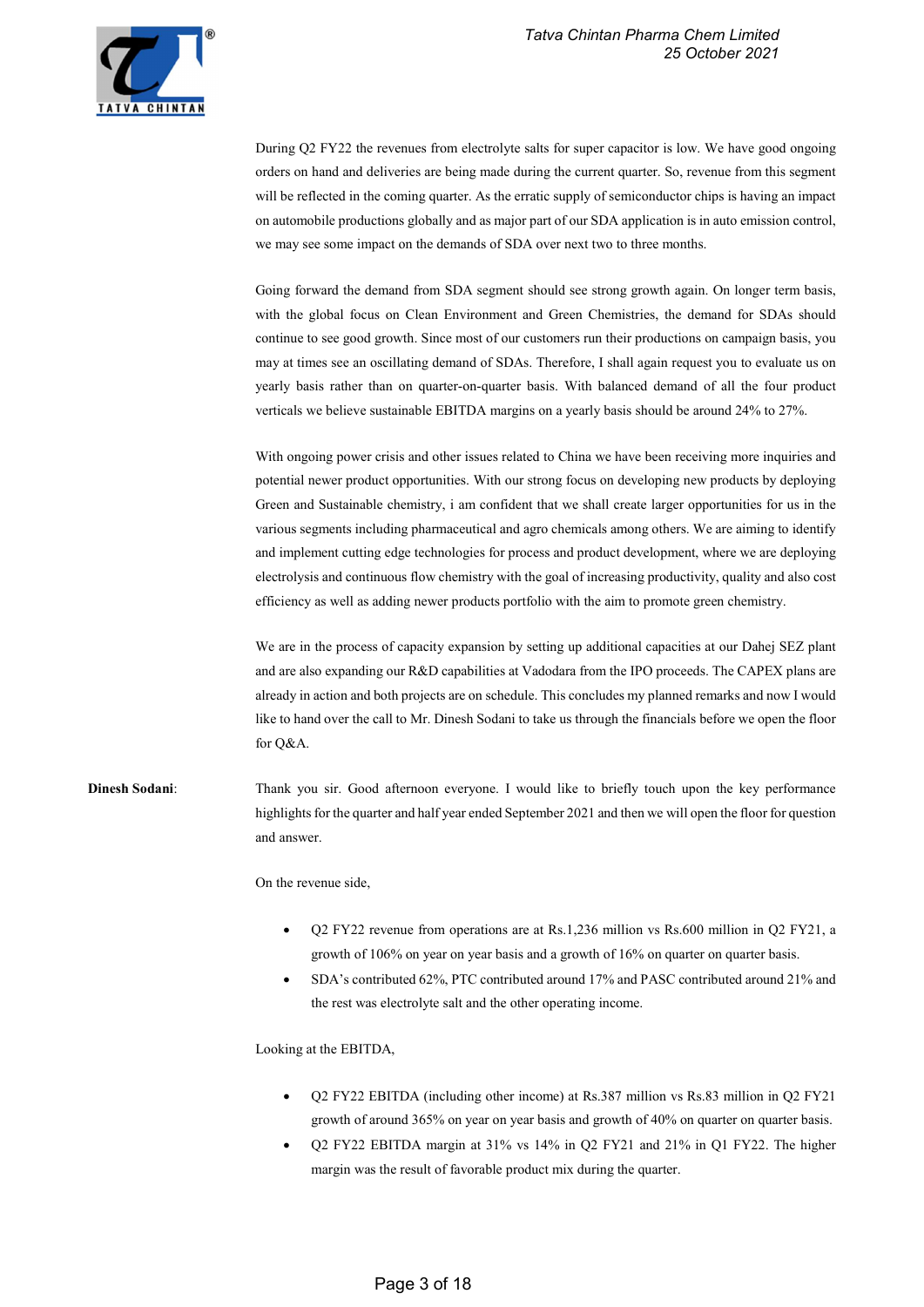Coming to the profit after tax:Q2 FY22 PAT at Rs.324 million vs Rs.36 million in Q2 FY21,



|                      | a growth of 811% on year on year basis and 40% on quarter on quarter basis.                                      |
|----------------------|------------------------------------------------------------------------------------------------------------------|
|                      | Q2 FY22 PAT margin at 26% vs 6% in Q2 FY21 and 21% in Q1 FY22. One of the main reason<br>٠                       |
|                      | of higher PAT margin is the lower effective tax rate as the Dahej plant enjoys the benefit of                    |
|                      | the zero tax on the exports through the facility. This resulted in the earning per share being at                |
|                      | Rs.15.02 per share during Q2 FY22 vs 1.77 in Q2 FY21.                                                            |
|                      | Key highlights of H1FY22:                                                                                        |
|                      | Revenue from operation for the half year was Rs. 2,304 million higher by 107%,<br>٠                              |
|                      | EBITDA for the half year was Rs.663 million higher by 242%<br>٠                                                  |
|                      | Net profit for the half year was 556 million higher by 441%.<br>٠                                                |
|                      | EBITDA margin for the half year was at 29% and the PAT margin at 24%.                                            |
|                      | Out of our IPO net proceeds of Rs. 2,072.81 million, Rs.396.85 million has been utilized as on 30th              |
|                      | September 2021. During the quarter under review, our exports constituted around 81% of our total                 |
|                      | revenue compared to 71% in financial year 2021. Our balance sheet remains strong with the cash and               |
|                      | cash equivalent for the first half at Rs.1,794 million.                                                          |
|                      | That concludes the update on financials and we will now open the discussions for question-and-answer<br>session. |
| <b>Moderator:</b>    | Thank you very much. We will now begin the question-and-answer session. Any one wishes to ask                    |
|                      | question, may press '*' and then '1' on your touchtone phone. If you wish to remove yourself from the            |
|                      | question que, you may press '*' and '2'. Participants are requested to use headsets while asking questions.      |
|                      | The first question is from the line of Pushpendra Chand, an Individual Investor. Please go ahead.                |
| Pushpendra Chand:    | Congratulation the entire team, for great set of results. So my question would be, since proportion of           |
|                      | SDA is now increased to near 62%, what will be the normalized proportion of the SDA or the other                 |
|                      | components as well in a usual business condition?                                                                |
| Chintan Shah:        | Now just to explain you in brief, first we have to make phase transfer catalyst and then it is a forward         |
|                      | integration of other processes to convert the phase transfer catalyst to an SDA. Due to a very strong            |
|                      | demand growth in SDAs and with a fixed capacity at the plant, so we did comprise on sales of phase               |
|                      | transfer catalyst and gave priority to the sale of SDAs. So, this is one of the key reasons why we are           |
|                      | seeing little lower numbers on PTC sales, but in an ideal situation I would see the SDA's number to be           |
|                      | in the range of above 50% to 55% in terms of sales.                                                              |
| Pushpendra Chand:    | And in your last call, I attended that and you said that the profit margin in SDA is higher, so can you          |
|                      | expect that since SDA proportion comes down in subsequent quarter, will there be any pressure on the             |
|                      | profitability margins?                                                                                           |
| <b>Chintan Shah:</b> | Not really, that is the reason why I mentioned in my opening remarks, because we believe a sustainable           |
|                      | product mix is essential for your business model to remain sustainable. So, because of that we are               |
|                      | forecasting about 50% to 55% sale in terms of SDA and I would say a fair number on EBITDA would                  |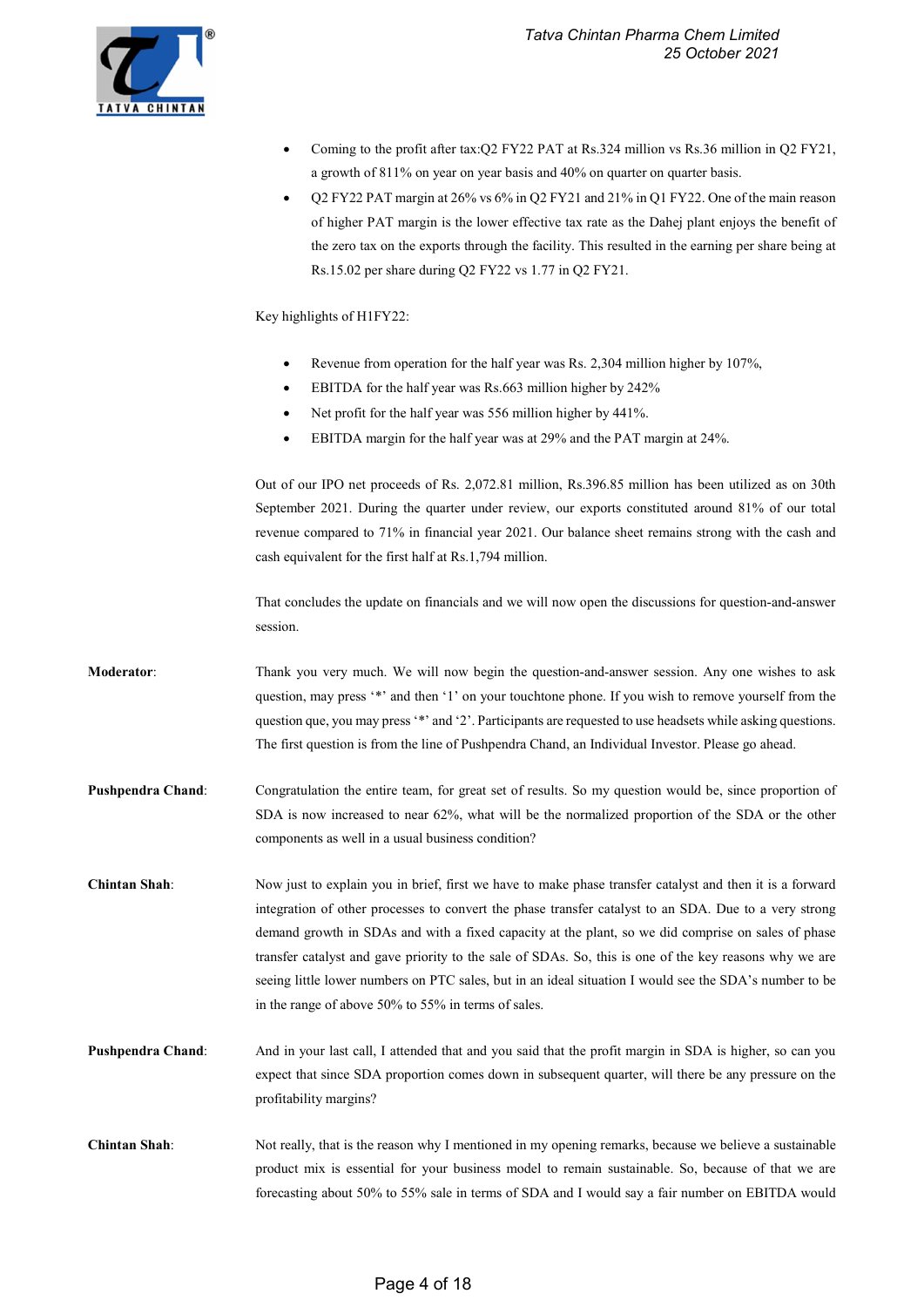be about 24% to 27% which is sustainable. So, this quarter with a 31% plus EBITDA is something very exceptional.

- **Pushpendra Chand:** And if I can just ask some more questions what are the near-term growth plans for the organization in the coming year in FY22 and FY23 onwards?
- Chintan Shah: So, we are doing three major products with a large revenue potential, of course, these are all strong entry barriers areas where we are, so we may not see very immediate commercialization, but we are developing three key products using continuous flow chemistries and these are now almost through the R&D processes and now we are going for piloting of these products. So, the key areas where we are focusing with this continuous flow chemistry is into agro and pharmaceutical intermediates. This is our future, still we see few years of very strong growth with SDAs and then this should be coupled with a growth coming from the pharma and agro intermediates area.
- Pushpendra Chand: Thank you and congratulation again to entire team
- Moderator: Thank you. The next question is from the line of Sudarshan Padmanabhan from JM Financial. Please go ahead.
- Sudarshan Padmanabhan: Sir, if you can give some color with respect to the mix of SDA the pharma and agro catalyst as well as PTC for the previous quarter and the previous year the same time?
- Chintan Shah: So, basically PTC sales in previous quarter was about Rs.22 crore which is at Rs.20 crore in Q2 FY22, the SDA sales were at about Rs.56 crores and in Q2 FY22is at Rs.76 crores and the pharma and agro intermediate was at about Rs.27 crores which is at about Rs.26 crores in Q2 FY22. These numbers are on quarter-on-quarter basis.
- Sudarshan Padmanabhan: And the previous year sir?
- Chintan Shah: During FY21, revenue from PTC was at Rs.81 crores ,so about 27% revenue from PTC, 40% from SDA, 1% from electrolyte salts and about 31% from the pharma and agro intermediate which is now looking like 17% from PTC about 62% from SDA almost less than 1% from electrolyte salts and 21% from the pharma and agro intermediates.
- Sudarsan Padmanabhan: From what I understand by the commentary you pointed out that chip side ,we might basically see a little slowdown in the SDA more on the PTC side which would be the right way probably in the second half and that is where I think 24% to 27% EBIDTA margin of the company?
- Chintan Shah: So, we would definitely see some reductions in terms of SDA sales, but not a very significant drop, but of course because the way chips availability is erratic. So, most of the customers are guiding to go little slow on this segment. So, of course we will see some reduction in terms of sales over the next quarter for sure. I am not sure of the fourth quarter, but this may continue till the fourth quarter, but going forward the demand looks quite strong.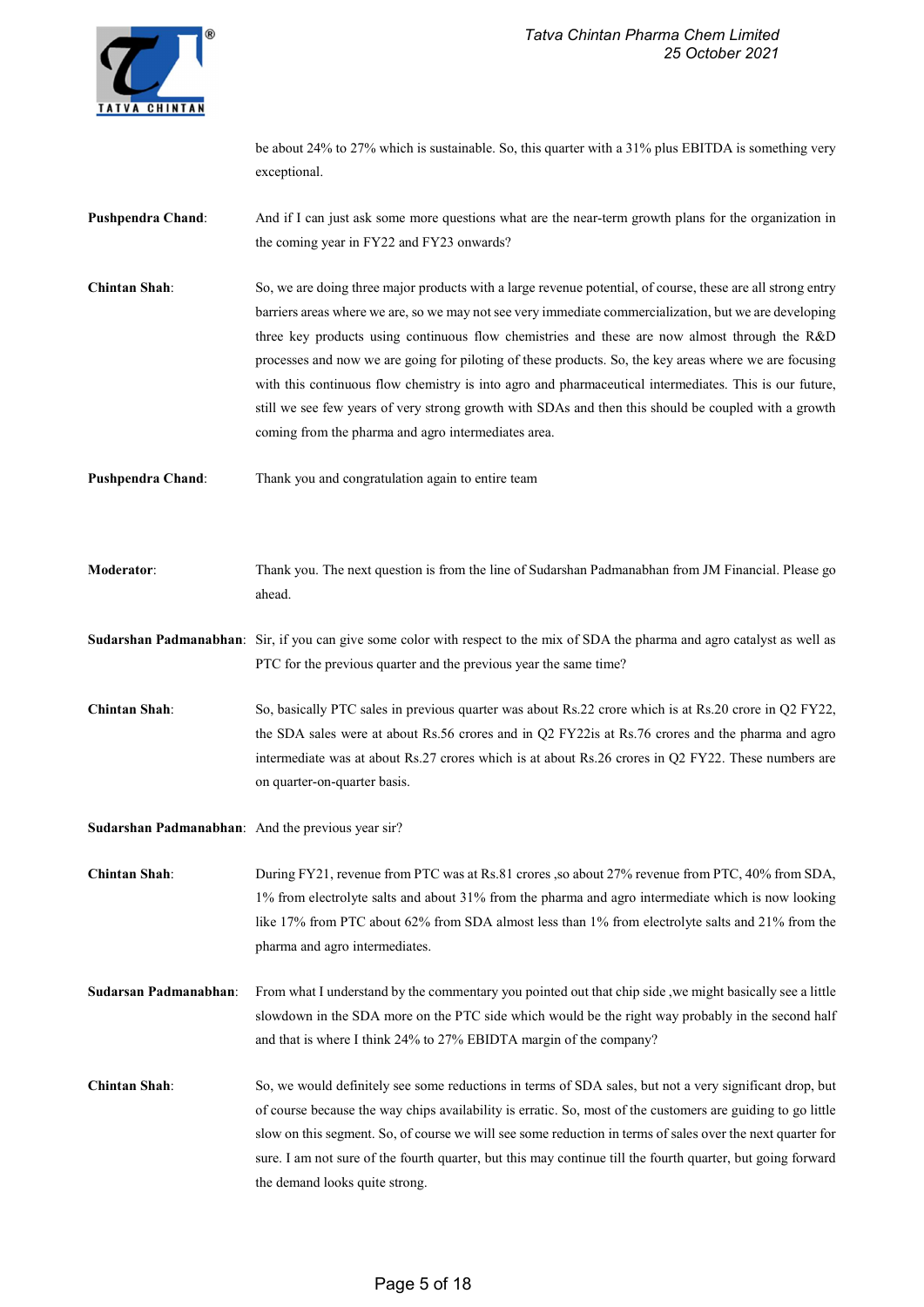

- Sudarshan Padmanabhan: Sir, I mean this incremental demand that we are seeing in the SDA almost like Rs.20 crore, why not China is enforcing a fair amount of admarance given to exports, is it largely on account of sales to directly to China or entirety to China?
- Chintan Shah: No, a part of the sales goes directly into China, see unfortunately we do not have any major zeolite producers in our country. So, predominantly what we produce is being exported and then part of it is definitely getting re-imported as a finished product back into India. So, a part of this application goes into China and rest part comes back to India. So, these are two current market areas where the final product is being sold what we are producing.
- Sudarshan Padmanabhan: Sir with respect to the new capacity coming in, is that on schedule given that we have pandemic and there has been delays in some of our capex and secondly what kind of working capital we have historically been having?
- Chintan Shah: Sir, can you please repeat this question again your voice is cracking a lot.
- Sudarshan Padmanabhan: With respect to our CAPEX coming on stream, is that as per the guided timelines and second is with the new CAPEX coming in and that gives us an additional legs to growth specifically on the SDA side, should the working capital remain similar in terms of phase or would there be a change in the working capital and also if you can give some color on the tax rate guidance?
- Chintan Shah: So, yes the CAPEX plan is on schedule so far so if we do not have anything like COVID or something unusual, then we are pretty confident that we will complete the CAPEX as per the schedule. Secondly, with the new CAPEX going online from the end of next year, the need for new working capital, we are generating decent cash flows, which should take care of the additional working capital requirement. So, we should not see an increase in terms of debt from the previous year levels and thirdly this is our last year in terms of 100% tax waiver from the Dahej facility. So, from next financial year we will be charged at 50% of the applicable taxes.
- Moderator: Thank you. The next question is from the line of Manish Poddar from Nippon India. Please go ahead.
- Manish Poddar: So, I am just trying to understand what is the growth rate for SDA let us say any number either globally or for the industry?
- Chintan Shah: We are seeing a growth of almost 25% and beyond that is happening with the demands of SDAs. So, now going forward also with the whole geography getting involved into the BS-VI equivalent of norms and going forward we should see a BS-VII equivalent of norms setting in. So, this growth rate is quite significantly strong.
- Manish Poddar: So, what explains let us say the conversion of EBITDA to cash flow has not really happened we have not been getting that much creditor days as an extension, so can you probably explain that, is the demand environment is so buoyant where are we missing let us say in the convergent to cash flow?
- Chintan Shah: So, basically we are paying on a little shorter terms in terms of credit and trying to avail better prices from the suppliers. If you see our overall creditors has gone down drastically during this quarter despite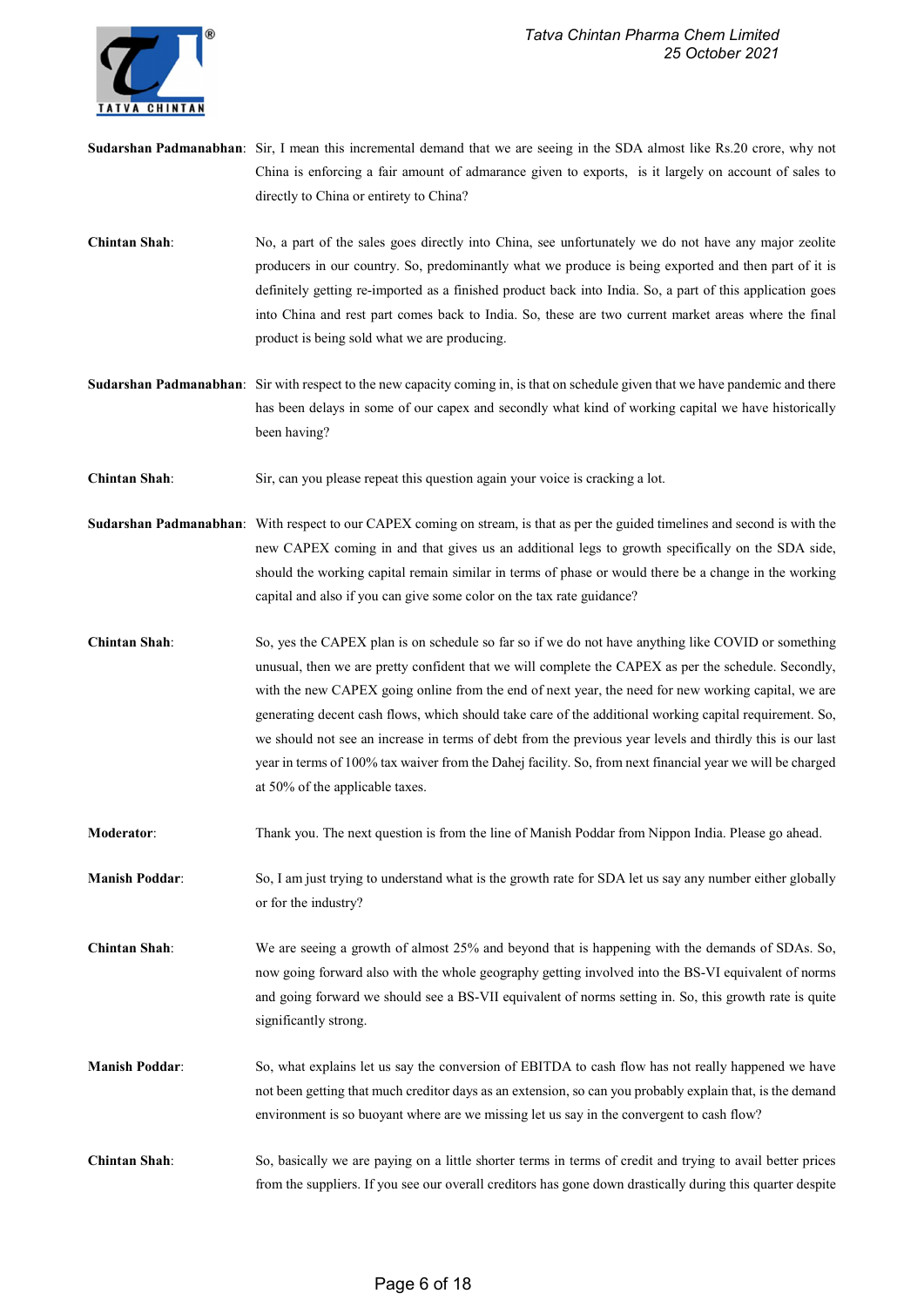

of having very strong sales and stronger purchases, but despite of that we are negotiating in terms of pricing because we have better liquidity so why not take some advantage in terms of price increase.

- Manish Poddar: Just one last what is the blended utilization which we have now at the company level?
- Dinesh Sodani: Working capital would be roughly around Rs.50 crore.
- Manish Poddar: No sorry, I am talking about capacity utilization?
- Chintan Shah: Technically speaking on books it should be as about 70%, but in reality when you see the recoveries and all included then I would say capacity utilization in previous quarter was close to 90%.
- Manish Poddar: And this CAPEX project that supposed to come by Q4 of this year?
- Chintan Shah: November 2022 of the next year, the capex began after the IPO .
- Manish Poddar: So, there is a possibility that there might be a mismatch between demand and supply from our side?
- Chintan Shah: That is strongly possible yes.
- Manish Poddar: So, just one last feedback if you could probably share segment wise performance this broad four segments or internally how you look at, let us say on a quarterly basis that will be really helpful to understand the number is much better so that is the only thing?
- Chintan Shah: So, what exactly you are looking for sir?
- Manish Poddar: No, I am just saying let us say the four broad segments which you divide the business internally if you could probably put it in a press release every quarter that would be helpful for us to understand the numbers much better?
- Chintan Shah: Fine, noted. Thank you

Moderator: Thank you. The next question is from the line of Raj Shekar an Individual Investor. Please go ahead.

Raj Shekar: Good afternoon, My question is whatever I gathered I think you export about 80% of your production abroad, how was your freight rates, how are you managing the freight rate, is it inbuilt or you collect it from the customers? Thank you.

Chintan Shah: Freight is definitely a big challenge since last four to five months, fortunately we have been successful in pushing on those freight increases to the customers. Though it has been a challenge no doubt, but more or less we have been successful in passing on the freight increase to the customer. Again, if you see the recent challenges in terms of raw material, because of whatever is happening in China. So, lot of raw materials are getting into kind of short supply, prices are moving left, right and center, but now it is a market knowledge everyone knows that this is what is reality, so no one is trying to earn extra margins by pushing the price, just trying to recover the addition of cost. So, hopefully and very truly the market has gone through to absorb of this kind of price increases, so that is a good part of it.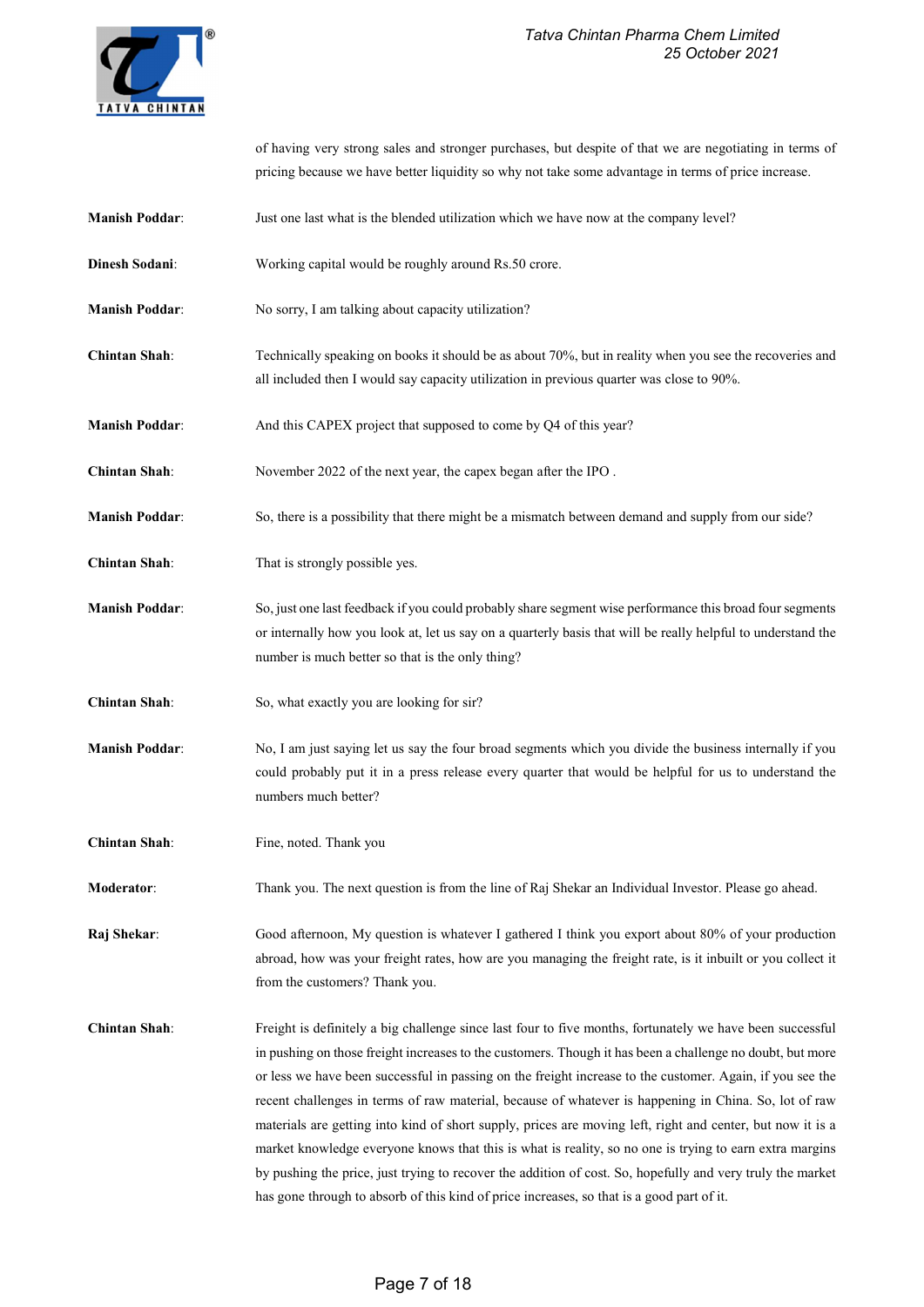

| Raj Shekar:          | My second question is you have told that your capacity utilization is almost 90% that means your turnover     |
|----------------------|---------------------------------------------------------------------------------------------------------------|
|                      | should remain the same up till your next capacity, capacity comes up we cannot expect an increase in          |
|                      | turnover over every quarter?                                                                                  |
|                      |                                                                                                               |
| <b>Chintan Shah:</b> | So, up to October of next year more or less in this range is what we see because we cannot produce more       |
|                      | than what we are doing currently. So, there would be a change in sort of we can optimize that, but not to     |
|                      | a very large extent. So, we would opt to sell higher margins products or higher value products, but this      |
|                      |                                                                                                               |
|                      | would not be a significant increase for sure. Thank you very much sir                                         |
| Moderator:           | Thank you. The next question is from the line of Dhruv from HDFC Asset Management. Please go ahead.           |
|                      |                                                                                                               |
| Dhruv:               | Sir, the first question is on the tax rate, let us just understand it better so Dahej has a tax exemption and |
|                      | from next year onwards you said that the tax rate will be 50% of the normal tax rate?                         |
| <b>Chintan Shah:</b> | Yes true, and Ankleshwar facility already has normal tax rate.                                                |
|                      |                                                                                                               |
| Dhruv:               | So, 50% of the normal tax rate you mean the normal 25% tax rate so 50% of that is what you will pay?          |
| <b>Chintan Shah:</b> | Absolutely.                                                                                                   |
|                      |                                                                                                               |
| Dhruv:               | And sir for long is this 50% rate applicable?                                                                 |
|                      |                                                                                                               |
| <b>Chintan Shah:</b> | For next five financial years and beyond that another five financial year so there are certain conditions     |
|                      | to meet in terms of CAPEX infusions and if we meet that criteria then we will have an extension of            |
|                      | another five years for 50% tax benefits. So, in all the potential to have a 10-year discounted taxes.         |
|                      |                                                                                                               |
| Dhruv:               | Sir the expansion that we are doing is also coming in range?                                                  |
|                      |                                                                                                               |
| <b>Chintan Shah:</b> | That's true.                                                                                                  |
|                      |                                                                                                               |
| Dhruv:               | That benefit will continue for the increment recoveries also?                                                 |
| <b>Chintan Shah:</b> |                                                                                                               |
|                      | Right.                                                                                                        |
| Dhruv:               | So, on a blended basis our tax rate should overall remain here Ankleshwar is full tax rate, Dahej is lower    |
|                      | tax rate, on a blended basis it should be sub 20%?                                                            |
|                      |                                                                                                               |
| <b>Chintan Shah:</b> | Right sir, The growth is coming only from the Dahej plant because Ankleshwar facility is already              |
|                      | saturated since 2016. So, there if you see the revenue mix between the two plants technically Ankleshwar      |
|                      | contribute anywhere between Rs.100 to Rs.125 crore a year and all the incremental future sale will come       |
|                      |                                                                                                               |
|                      | only from the Dahej plant.                                                                                    |
| Dhruv:               | I was just wondering you even have deferred tax rate because your tax rate I understand cash backs would      |
|                      | be lower, but deferred tax rate is also you do not have to charge. So, your effective tax rate what is seen   |
|                      | on P&L for first half is about 10% so I am just wondering there is even deferred tax is it I mean as an       |
|                      |                                                                                                               |
|                      | accounting entry?                                                                                             |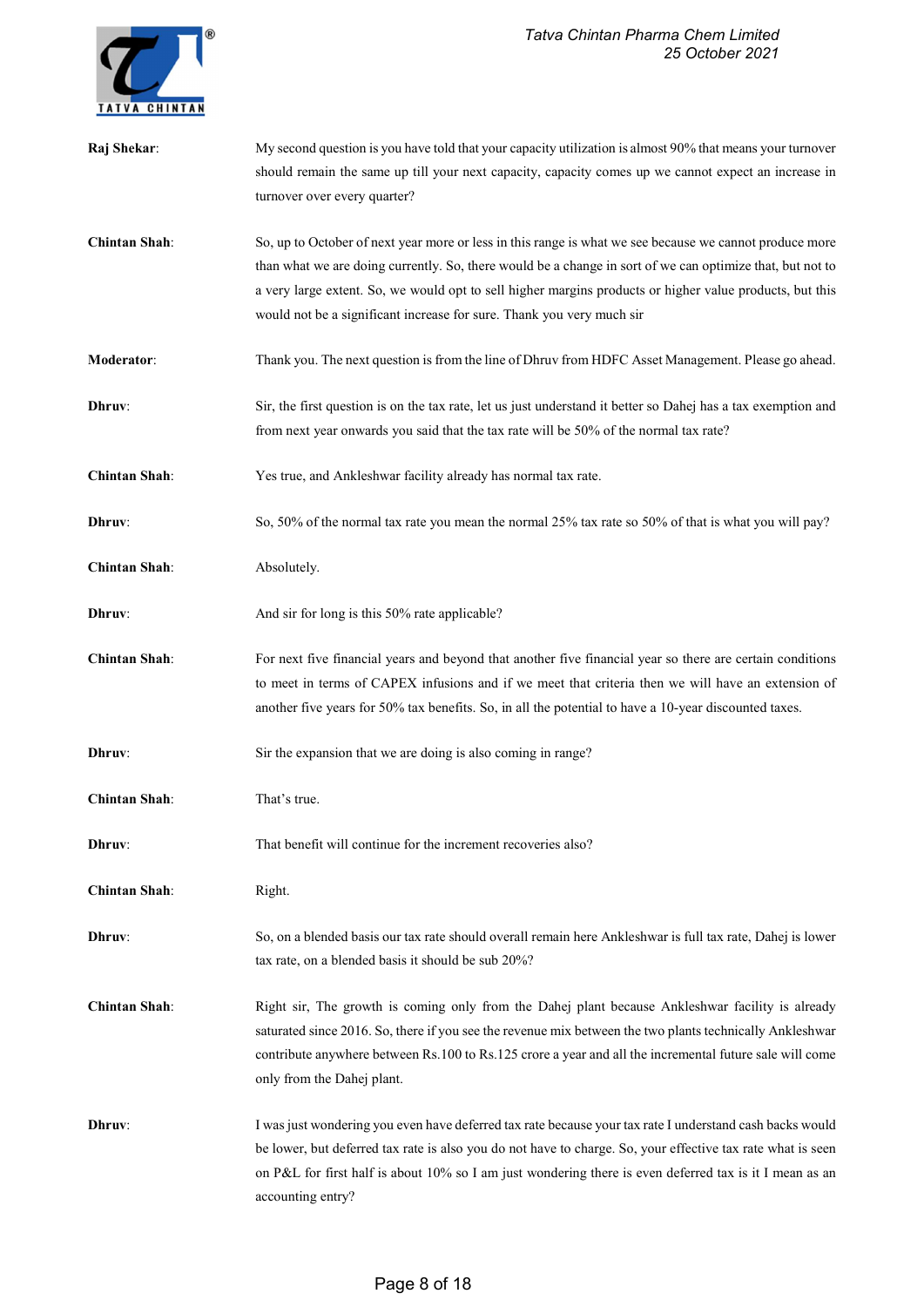

| <b>Dinesh Sodani:</b> | Yes it is there, because earlier we have a deferred tax liability.                                                                                                                                                                                                                                                                                                                                                                                                                                                                                                                                                                                                             |
|-----------------------|--------------------------------------------------------------------------------------------------------------------------------------------------------------------------------------------------------------------------------------------------------------------------------------------------------------------------------------------------------------------------------------------------------------------------------------------------------------------------------------------------------------------------------------------------------------------------------------------------------------------------------------------------------------------------------|
| Dhruv:                | And sir just the second question was we have seen this power and fuel cost increasing significantly yours<br>is a electrolysis process I believe electricity will be a decent portion so how does it impact you and if<br>there is any significant impact for us?                                                                                                                                                                                                                                                                                                                                                                                                              |
| <b>Chintan Shah:</b>  | I would not say it is going to be a significant impact because on an average the electricity cost would for<br>an SDA would be in the range of about two units of production and so let us say the unit cost today in<br>Dahej is at about Rs. 4.3 a unit and even goes up by 100% and still also the impact would be about Rs. 4<br>a unit and Rs.8 a kilo an additional impact on power cost should not be a very significant number. When<br>you consider an average revenue of about \$10 to \$12 a kilo so an increase of Rs.7, Rs.8 a kilo even if<br>100% power price are increased it is not really significant.                                                       |
| Dhruv:                | So, on a blended basis, on an overall basis what would be power cost for us power and fuel cost overall<br>all-inclusive as percentage of sales?                                                                                                                                                                                                                                                                                                                                                                                                                                                                                                                               |
| <b>Dinesh Sodani:</b> | 4% to 5%.                                                                                                                                                                                                                                                                                                                                                                                                                                                                                                                                                                                                                                                                      |
| Dhruv:                | ok got it, sure sir that's all. Thank you                                                                                                                                                                                                                                                                                                                                                                                                                                                                                                                                                                                                                                      |
| Moderator:            | Thank you. The next question is from the line of Sanjesh Jain from ICICI Securities. Please go ahead.                                                                                                                                                                                                                                                                                                                                                                                                                                                                                                                                                                          |
| Sanjesh Jain:         | Good afternoon Chintanbhai and thanks for taking question. Couple of questions, first on the raw material<br>side if we see across the specialty chemical company there is a general sort of raw material pressure and<br>there is delay in the prices getting passed on, are we seeing any raw material pressure probably in the<br>coming quarter for any of our raw material, way the pass through has a lag effect?                                                                                                                                                                                                                                                        |
| <b>Chintan Shah:</b>  | That was definitely a challenge, see basically if you observe we are carrying significantly higher<br>inventories in terms of imported raw material. So, this is actually comes to our benefit because then we<br>had that leverage of certain days where we could negotiate the new prize with a customer and till that<br>point in time we were able to consume the inventory which was at a lower price. So, now the price<br>increases have been negotiated and passed on, so I would say we were lucky enough to survive during<br>this kind of volatile price situations in terms of raw material. So, that buffer inventory has come to our<br>rescue I would say that. |
| <b>Sanjesh Jain:</b>  | And next quarter also you do not see on a overall blended basis except that we will have an inferior mix<br>probably in next quarter with SDA having lower sales and PTC having a higher sales in general on the<br>underlying basis we do not expect any gross profit margin pressure?                                                                                                                                                                                                                                                                                                                                                                                        |
| <b>Chintan Shah:</b>  | Right.                                                                                                                                                                                                                                                                                                                                                                                                                                                                                                                                                                                                                                                                         |
| Sanjesh Jain:         | Got it, second thing on the trade payable side we said that we have cautiously decrease the days from 48<br>to 24 to avail the better pricing, is that one of the factor through which we are managing or increasing<br>the margins?                                                                                                                                                                                                                                                                                                                                                                                                                                           |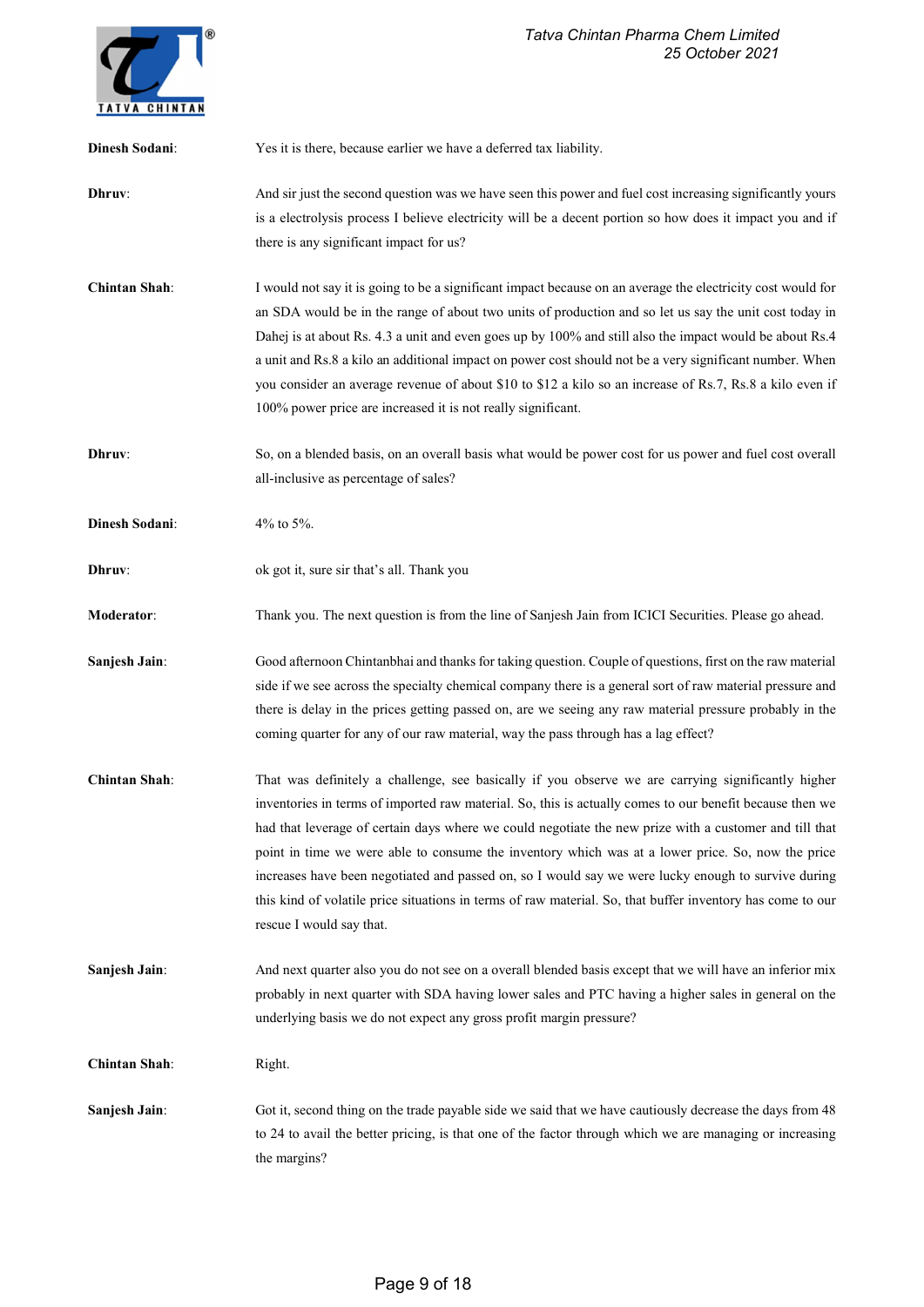

| <b>Chintan Shah:</b> | So, that impact, based on these grounds we are renegotiating the pricing with the suppliers and with the<br>suppliers and we may see some marginal improvements in terms of pricing on some key raw material to<br>happen from coming quarter and because of certain suppliers are also under pressure because of increased<br>prices of their products. So, in certain cases the increase in the price is nearly 100% so they are also<br>struggling in terms of managing their working capital requirement. So, this is a good chance for us to<br>negotiate the prices and whatever benefits we can avail by paying at a shorter credit period is always<br>helpful.                                                                                                                                         |
|----------------------|-----------------------------------------------------------------------------------------------------------------------------------------------------------------------------------------------------------------------------------------------------------------------------------------------------------------------------------------------------------------------------------------------------------------------------------------------------------------------------------------------------------------------------------------------------------------------------------------------------------------------------------------------------------------------------------------------------------------------------------------------------------------------------------------------------------------|
| Sanjesh Jain:        | So, is this a working capital days steady state from here onwards or we may saw further increase in the<br>working capital days?                                                                                                                                                                                                                                                                                                                                                                                                                                                                                                                                                                                                                                                                                |
| <b>Chintan Shah:</b> | Actually if you see our working capital has also gone down significantly that is purely because of the<br>profits that have been infused back into the system. So, that has helped us to actually reduce our working<br>capital requirement as well simultaneously.                                                                                                                                                                                                                                                                                                                                                                                                                                                                                                                                             |
| Sanjesh Jain:        | No, I am talking about the working capital days so we have 109 days of working capital in the first half<br>this going forward should remain steady?                                                                                                                                                                                                                                                                                                                                                                                                                                                                                                                                                                                                                                                            |
| <b>Chintan Shah:</b> | I should think so that is the fair estimate Yes.                                                                                                                                                                                                                                                                                                                                                                                                                                                                                                                                                                                                                                                                                                                                                                |
| Sanjesh Jain:        | On the new opportunities on greener and cleaner chemistry we spoke about which is coming our way<br>with China crisis and our ability to innovate, can you just highlight some of the opportunities or the areas<br>or the sector where we are seeing increased traction and are we significantly moving into producing by<br>a continuous flow chemistry given that we have an edge on understanding the zeolite?                                                                                                                                                                                                                                                                                                                                                                                              |
| <b>Chintan Shah:</b> | That is true. So, basically if I put it correctly we will see this strong opportunities coming from the pharma<br>intermediate and the agro intermediate side and primarily the larger concern for the multinational<br>customers is to identify an Indian supplier who can produce it or develop it in a environmentally<br>sustainable manner so that is where our efforts in terms of doing things on continuous flow or the<br>electrolysis basis is really helping us out and putting us forward in the race to getting this kind of products<br>under development. So, today we have about four large opportunities in pharma and agro intermediate<br>side, where we are working on continuous flow chemistry and this can open up really big doors for<br>opportunities in the near future I would say. |
| Sanjesh Jain:        | And in terms of new Greenfield CAPEX, we are doing what is the kind of reactor capacity and the<br>assembly line we are planning to add and what is the present capacity and the assembly line that we<br>have?                                                                                                                                                                                                                                                                                                                                                                                                                                                                                                                                                                                                 |
| <b>Chintan Shah:</b> | Total between Ankleshwar and Dahej, today we have about 280,000 liters of reaction capacity and we<br>are increasing by 200,000. From 280 KL we are going to 480 KL post this expansion. When we came up<br>with an IPO I think that time we had about 17 assembly lines for the SDAs and we were talking of<br>increasing that by about 10 assembly lines further, but instead of that we have already commissioned 12<br>assembly lines. So, as of today we are sitting on 29 assembly lines and going forward we still continue<br>to intend to add those committed additional 10 assembly lines. So, post expansion we will see 39<br>assembly lines in terms of SDA production.                                                                                                                            |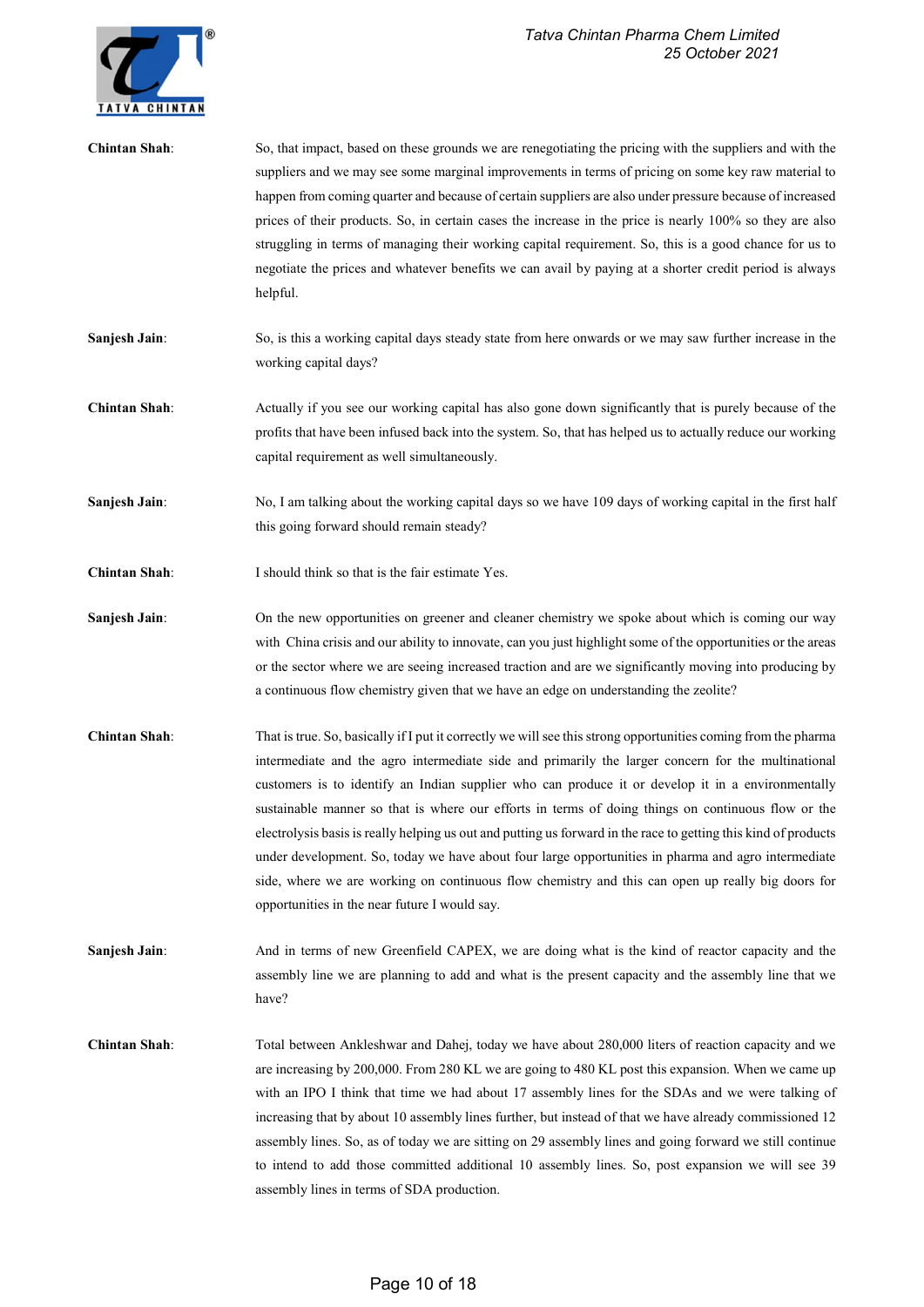### Tatva Chintan Pharma Chem Limited 25 October 2021



| Sanjesh Jain:        | So, what we are telling is that we can potentially double the revenue from way we are today considering                                                                                                                                                                                                                                                                                                                                                                                                     |
|----------------------|-------------------------------------------------------------------------------------------------------------------------------------------------------------------------------------------------------------------------------------------------------------------------------------------------------------------------------------------------------------------------------------------------------------------------------------------------------------------------------------------------------------|
|                      | that the new entire Greenfield capacity is online, will that be a fair assumption?                                                                                                                                                                                                                                                                                                                                                                                                                          |
| <b>Chintan Shah:</b> | Not on the same day when it goes online. But eventually yes                                                                                                                                                                                                                                                                                                                                                                                                                                                 |
| Sanjesh Jain:        | No, not on the same day, at a full optimal utilization?                                                                                                                                                                                                                                                                                                                                                                                                                                                     |
| <b>Chintan Shah:</b> | Yes.                                                                                                                                                                                                                                                                                                                                                                                                                                                                                                        |
| Sanjesh Jain:        | So, that visibility we have and what is the timeframe we look to use that new facility coming on board.                                                                                                                                                                                                                                                                                                                                                                                                     |
| <b>Chintan Shah:</b> | Production trial should begin by December of next year and commercialization I mean actual commercial<br>production we target to have from January 2023. So, the last whole quarter of next financial year we<br>should be able to utilize the full expanded capacities and probably I should say as a fair estimate we<br>should take about two years from there to fully saturate that capacity.                                                                                                          |
| Sanjesh Jain:        | Got it. Couple of questions on the battery side, where we have a good exposure both glyme and electrolyte<br>salt, what is the traction we are looking at considering that there is a lot of enthusiasm or there is lot of<br>growth in the battery segment how does it translate as an opportunity for Tatva Chintan both at the<br>electrolyte salt opportunity as well as the glyme opportunity?                                                                                                         |
| <b>Chintan Shah:</b> | Right so, as of last quarter we had one commercial customer and one was under approval process. As of<br>today we have one commercial customer and our products are in approval process under approval with<br>three customers. We have identified two good opportunities in terms of the electrolyte salt and where we<br>are working with these two customers and none of them is from China. So, it is coming from different<br>geographies across the world.                                            |
| Sanjay Jain:         | Got it, and glyme?                                                                                                                                                                                                                                                                                                                                                                                                                                                                                          |
| <b>Chintan Shah:</b> | Glyme we see an potentially increasing demand. So, we are right now in negotiations with a customer<br>for an application into EV battery. So, Glyme into EV battery I am sure this is not going to happen<br>overnight it may take about year, year and half to eventually get a commercial approval, but now we are<br>already in the process of going into approval with glyme application in EV battery.                                                                                                |
| Sanjay Jain:         | One last question from my side. Ya this is last one.                                                                                                                                                                                                                                                                                                                                                                                                                                                        |
| Moderator:           | Sorry to interrupt sir, but we have participants waiting in que for their turn, for any follow up, may we<br>request you to rejoin the que.                                                                                                                                                                                                                                                                                                                                                                 |
| Moderator:           | The next question is from the line of Mulesh Savla from Shah & Savla LLP. Please go ahead.                                                                                                                                                                                                                                                                                                                                                                                                                  |
| <b>Mulesh Savla:</b> | Thanks for taking my questions, Chintanbhai my complements to you on a very long strong friendship<br>with Ajaybhai and Shekharbhai and also heartiest congratulations on good sets of numbers in this<br>challenging times of higher freight, higher input cost and supply chain disrruptions. Most of my questions<br>are answered, but sir I just wanted to know that our facilities can produce different SDA and PTC<br>interchangeably on the same line or there are separate lines for each product? |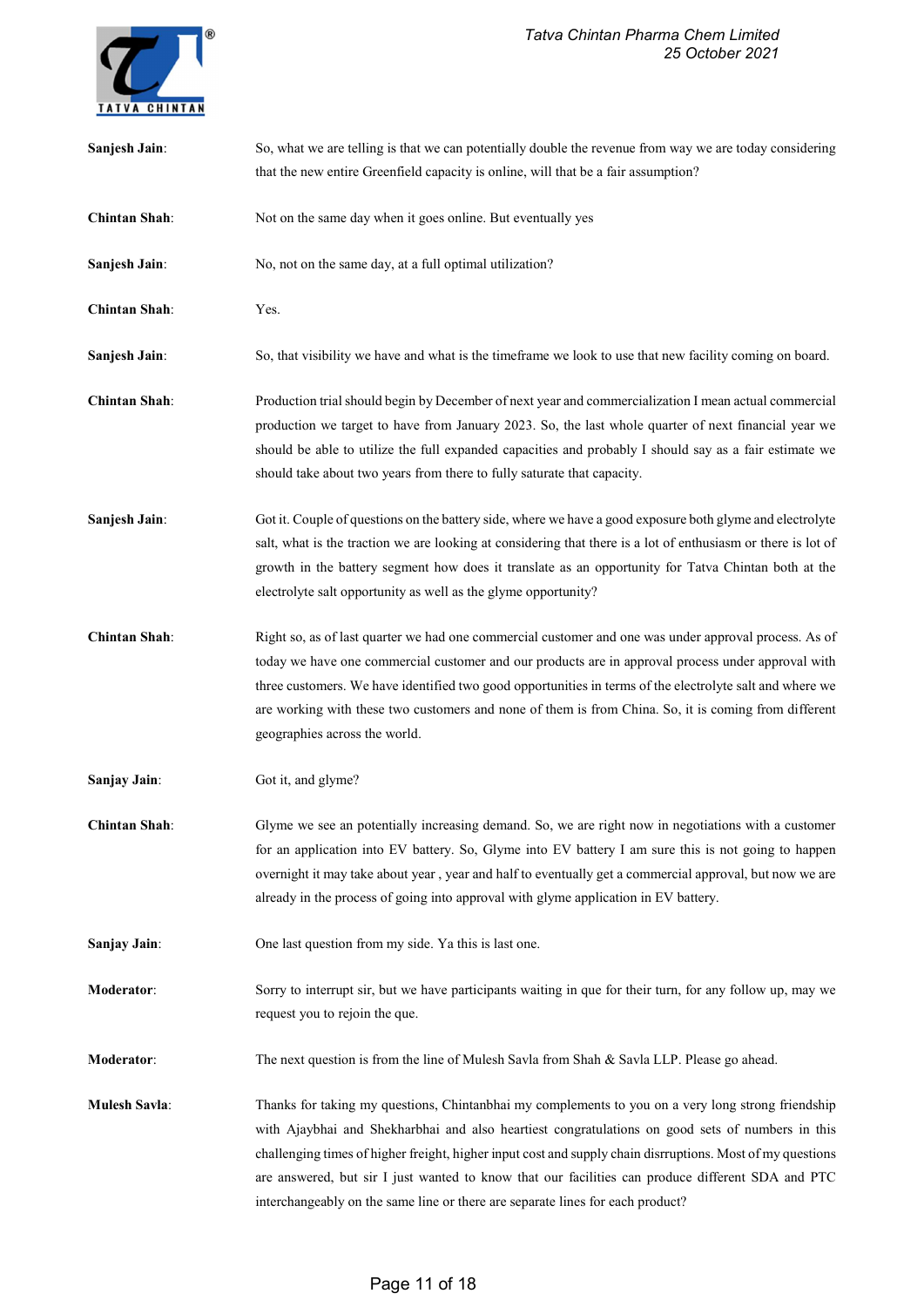### Tatva Chintan Pharma Chem Limited 25 October 2021



| <b>Chintan Shah:</b> | No, these are multi-product assembly lines. So, we can interchangeably produce different products on<br>the same assembly line. Though, there are very rigorous change over processes because we are talking<br>of very high purity substances. So, a typical change over takes about 6 to 7 days to clean up and then to<br>use that assembly for the next product. So, we normally prefer to use it in a dedicated manner so that we<br>do not lose those 5 or 6 days of production by way of product changeover.                                             |
|----------------------|-----------------------------------------------------------------------------------------------------------------------------------------------------------------------------------------------------------------------------------------------------------------------------------------------------------------------------------------------------------------------------------------------------------------------------------------------------------------------------------------------------------------------------------------------------------------|
| <b>Mulesh Savla:</b> | Correct, and especially when we are running at almost about 90% capacity it makes sense not to waste<br>time in changing the lines?                                                                                                                                                                                                                                                                                                                                                                                                                             |
| <b>Chintan Shah:</b> | Perfect Yes.                                                                                                                                                                                                                                                                                                                                                                                                                                                                                                                                                    |
| <b>Mulesh Savla:</b> | And sir you said that some of the new products you are selling to existing customers whereas some new<br>customers are also under pipeline and you said there are three more customers in pipeline for electrolyte<br>salt, are there any customer in India also who is trying to source electrolyte salt from us?                                                                                                                                                                                                                                              |
| <b>Chintan Shah:</b> | No only on R&D scale, but nothing on commercial scale so far.                                                                                                                                                                                                                                                                                                                                                                                                                                                                                                   |
| <b>Mulesh Savla:</b> | Sir when we are almost at this capacity, we did not plan capacity expansion little early because almost<br>one year from here you will be having additional capacity not immediately, so is there any opportunity<br>to get things done outsourced from some other manufacturer?                                                                                                                                                                                                                                                                                |
| <b>Chintan Shah:</b> | We are trying to identify those kind of thongs, but the only constraint that comes our way is the quality<br>of products that we have to offer. So, we have tried to identify couple of contract manufacturers where<br>we can do some of the things on contract basis, but we have honestly we have not come across a very<br>good facility who can handle this ultra-pure kind of products in their plant. So, we are working in that<br>direction and I would personally say I am not hopeful to find someone, but we are working hard in that<br>direction. |
| <b>Mulesh Savla:</b> | But we may not be keen also, right or we want to find if we can find?                                                                                                                                                                                                                                                                                                                                                                                                                                                                                           |
| <b>Chintan Shah:</b> | So, today we are looking to find someone, but surprisingly we are failing to find someone.                                                                                                                                                                                                                                                                                                                                                                                                                                                                      |
| <b>Mulesh Savla:</b> | I think my other questions are answered. So, if you can just update us on order book position for next 6<br>month also, that will be helpful?                                                                                                                                                                                                                                                                                                                                                                                                                   |
| <b>Chintan Shah:</b> | We see a good demand in terms of , quite a stable demand so based on this earlier two quarter numbers<br>we can say that we would probably more or less remain in the same region. So, we have a good order<br>book on hand as well.                                                                                                                                                                                                                                                                                                                            |
| <b>Mulesh Savla:</b> | Right, and you maintain your EBITDA guidance of 24% to 27% even after commercial production of<br>electrolyte salts or you want to increase it little further if those products are kicked in?                                                                                                                                                                                                                                                                                                                                                                  |
| Chintan shah:        | No, I think this is a fair estimate what I am suggesting and this is pretty much sustainable. So, if we give<br>some absurd number probably it may be true for couple of quarters, but in terms of sustainability I will<br>reiterate that 24% to 27% is a good number.                                                                                                                                                                                                                                                                                         |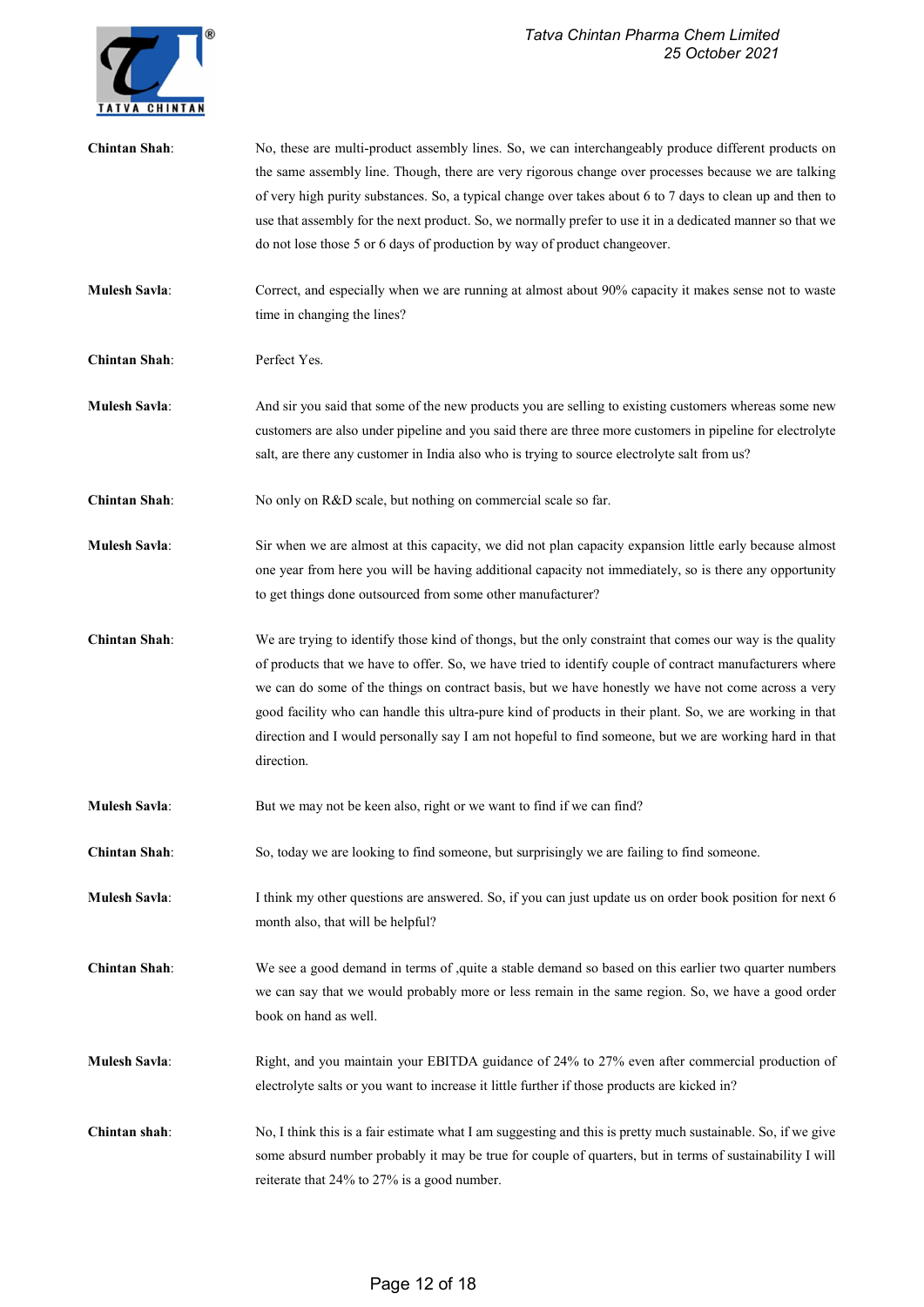

| <b>Mulesh Savla:</b>  | Great, thank you.                                                                                                                                                                                                                                                                                                                                                                                                                                                                                                                                                                                                                                                                                                                                                                                                                                                                                                                                                                                                                                                                                                                                                                                                                                                                                                                                                                                                                                                          |
|-----------------------|----------------------------------------------------------------------------------------------------------------------------------------------------------------------------------------------------------------------------------------------------------------------------------------------------------------------------------------------------------------------------------------------------------------------------------------------------------------------------------------------------------------------------------------------------------------------------------------------------------------------------------------------------------------------------------------------------------------------------------------------------------------------------------------------------------------------------------------------------------------------------------------------------------------------------------------------------------------------------------------------------------------------------------------------------------------------------------------------------------------------------------------------------------------------------------------------------------------------------------------------------------------------------------------------------------------------------------------------------------------------------------------------------------------------------------------------------------------------------|
| Moderator:            | The next question is from the line of Gaurav Chopra from Union AMC. Please go ahead.                                                                                                                                                                                                                                                                                                                                                                                                                                                                                                                                                                                                                                                                                                                                                                                                                                                                                                                                                                                                                                                                                                                                                                                                                                                                                                                                                                                       |
| <b>Gaurav Chopra:</b> | Thanks for taking my question, I just had two questions where you spoke about this electrolytes salts and<br>glyme, so could you help us understand like what is the opportunity sides for the Tatva Chintan and is<br>there something that the capacities for the super capacitor has to come in India, for us to have a larger<br>revenue contribution from these products or you are competitive globally as well to electrolyte salts and<br>glyme, so if you could throw some light from three or five year outlook like what contribution we can<br>have from these products?                                                                                                                                                                                                                                                                                                                                                                                                                                                                                                                                                                                                                                                                                                                                                                                                                                                                                        |
| <b>Chintan Shah:</b>  | In terms of electrolyte salts, this is still a very new technology area where real commercialization of the<br>technologies is just beginning phase. So, we may see a larger commercialization in terms of our<br>opportunities for selling the super capacitor batteries, is probably two or three years down the line.<br>Though it is growing very fast, but still in terms of numbers or values it is still too low. So, we may see<br>about two to three years when you will see a lot of applications of super capacitors coming in our day-<br>to-day life basis. So, this is a kind of a destructive technology it may take few hours to really go to a full<br>scale, but that has begun to happen. Secondly, in terms of glymes today we are making it using a<br>conventional chemistry so that is where we are feeling restricted in terms of increasing the productivity<br>because of limited capacities in the plan and to overcome this, to go on a mass scale, we are actually<br>quite successful in developing this using a continuous flow chemistries at R&D scale and now we are<br>into detail engineering mode to take it to the pilot scale. So, probably two years down the line we will<br>see Tatva Chintan getting into a continuous flow chemistry-based line. This is where we can actually<br>start pitching in for larger demand. So, the opportunities can increase multifold, once we are in that area<br>of continuous flow chemistry. |
| <b>Gaurav Chopra:</b> | Got it so, this glyme is what you are talking about will go into lithium ion batteries ?                                                                                                                                                                                                                                                                                                                                                                                                                                                                                                                                                                                                                                                                                                                                                                                                                                                                                                                                                                                                                                                                                                                                                                                                                                                                                                                                                                                   |
| <b>Chintan Shah:</b>  | There are two major applications, one the glyme is used as a solvent in a lot of APR production processes<br>and second application is as a solvent for dissolving the lithium salts in the Li battery. So, these are the<br>two key applications to set glyme free dominantly.                                                                                                                                                                                                                                                                                                                                                                                                                                                                                                                                                                                                                                                                                                                                                                                                                                                                                                                                                                                                                                                                                                                                                                                            |
| <b>Gaurav Chopra:</b> | So, there would be globally or existing players in this business product?                                                                                                                                                                                                                                                                                                                                                                                                                                                                                                                                                                                                                                                                                                                                                                                                                                                                                                                                                                                                                                                                                                                                                                                                                                                                                                                                                                                                  |
| <b>Chintan Shah:</b>  | Yes.                                                                                                                                                                                                                                                                                                                                                                                                                                                                                                                                                                                                                                                                                                                                                                                                                                                                                                                                                                                                                                                                                                                                                                                                                                                                                                                                                                                                                                                                       |
| <b>Gaurav Chopra:</b> | And from our perspective, it will make sense probably when we have some domestic manufacturing<br>capacity for Lithium batteries or super capacitors.                                                                                                                                                                                                                                                                                                                                                                                                                                                                                                                                                                                                                                                                                                                                                                                                                                                                                                                                                                                                                                                                                                                                                                                                                                                                                                                      |
| <b>Chintan Shah:</b>  | Right.                                                                                                                                                                                                                                                                                                                                                                                                                                                                                                                                                                                                                                                                                                                                                                                                                                                                                                                                                                                                                                                                                                                                                                                                                                                                                                                                                                                                                                                                     |
| <b>Gaurav Chopra:</b> | Got it, that's it from my side.                                                                                                                                                                                                                                                                                                                                                                                                                                                                                                                                                                                                                                                                                                                                                                                                                                                                                                                                                                                                                                                                                                                                                                                                                                                                                                                                                                                                                                            |
| <b>Chintan Shah:</b>  | Thank you.                                                                                                                                                                                                                                                                                                                                                                                                                                                                                                                                                                                                                                                                                                                                                                                                                                                                                                                                                                                                                                                                                                                                                                                                                                                                                                                                                                                                                                                                 |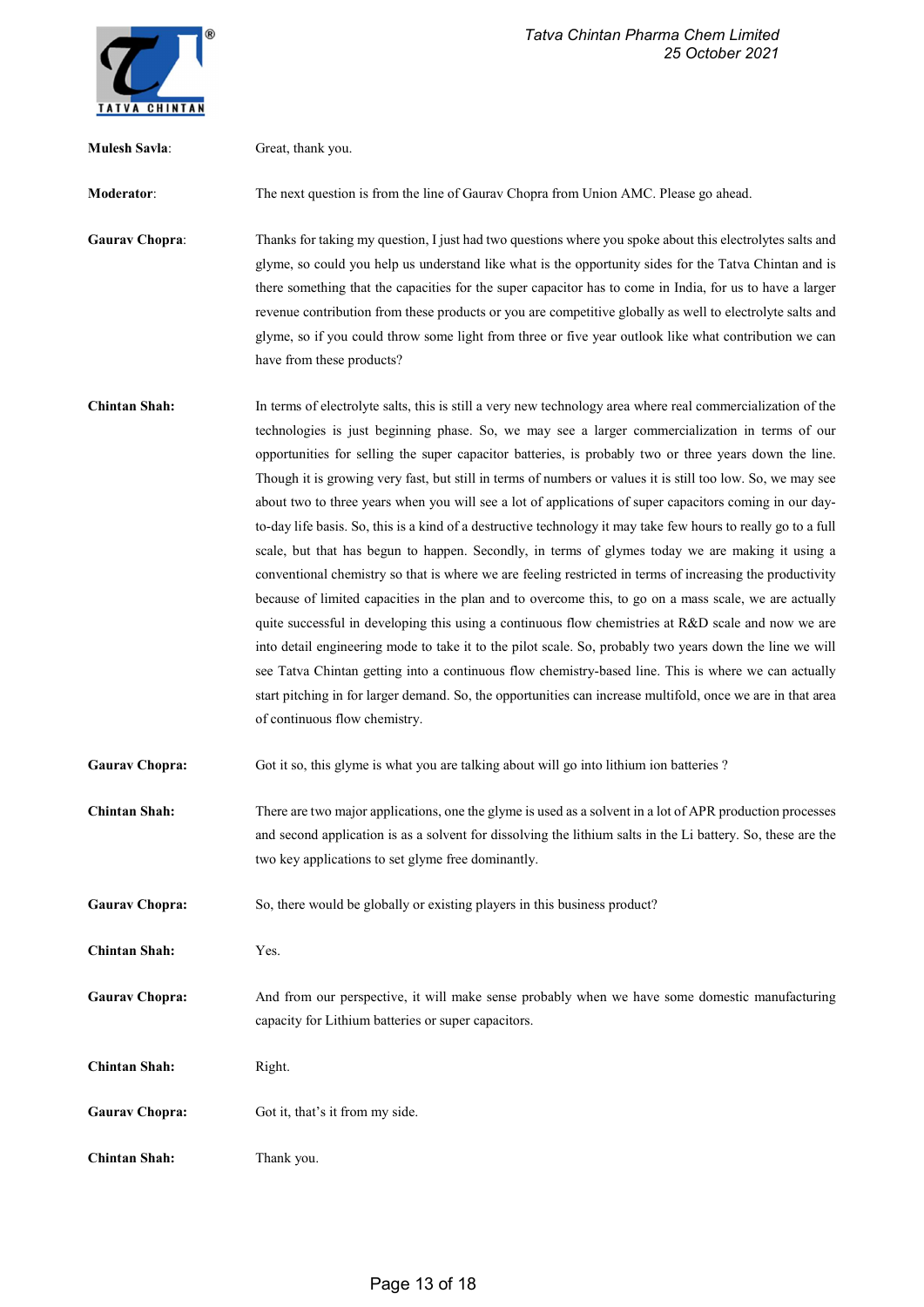

| <b>Moderator:</b>      | Thank you. The next question is from the line of Pritesh Chheda from Lucky Investment Managers.<br>Please go ahead.                                                                                                                                                                                                                                                                                                                                                                                                                                                                                                                                                                                                                                                                                                                                                                                                                                                                                                                                                                                                                                                                                                                                                                                                                        |
|------------------------|--------------------------------------------------------------------------------------------------------------------------------------------------------------------------------------------------------------------------------------------------------------------------------------------------------------------------------------------------------------------------------------------------------------------------------------------------------------------------------------------------------------------------------------------------------------------------------------------------------------------------------------------------------------------------------------------------------------------------------------------------------------------------------------------------------------------------------------------------------------------------------------------------------------------------------------------------------------------------------------------------------------------------------------------------------------------------------------------------------------------------------------------------------------------------------------------------------------------------------------------------------------------------------------------------------------------------------------------|
| <b>Pritesh Chheda:</b> | So, I just wanted to reconfirm the capacity that we have in SDA today and via the expansions that we are<br>doing in the Dahej phase 2 and phase 3, what kind of capacity expansions are we taking in SDA and in<br>the PASC area? So you mentioned certain way in kilo liter form and then you mention SDA lines, I just<br>want to correlate with the tonnage, and the 20 SDA lines or 29 SDA lines                                                                                                                                                                                                                                                                                                                                                                                                                                                                                                                                                                                                                                                                                                                                                                                                                                                                                                                                      |
| <b>Chintan Shah:</b>   | As of today, 29 assembly lines are operational. As on $31st$ March 2021, we had assembly 17 lines, we<br>started adding and today we are at 29 lines. Now this is kind of a saturation where we do not have<br>additional space to install more assembly line till we have the new CAPEX going commercially. So, from<br>29 we will go up to 39 when the new CAPEX line gets operational. In terms of SDAs, basically SDA's<br>are quite complex, so each SDA sales depends on application and depends upon customers, so each SDA<br>has a variety in terms of price as well as in terms of concentration, so something sales at right from 10%<br>up to 55% in terms of concentration. So, it is again the molecular rates are significantly different for<br>different SDA. So, it is very difficult to put in terms of absolute number. So, it is better to go in terms of<br>rather than tonnage, in terms of capacities in number of assembly lines and reactors again is same like<br>SDA's production in assembly lines, reactors also are multipurpose. So, you can make variety of<br>products, who have different reaction times and different segments catering to those reactor capabilities.<br>So, I would say usual practice should be better to see it in terms of kiloliters rather than individual product<br>capacity. |
| <b>Pritesh Chheda:</b> | So, what you are doing in terms of incremental CAPEX?                                                                                                                                                                                                                                                                                                                                                                                                                                                                                                                                                                                                                                                                                                                                                                                                                                                                                                                                                                                                                                                                                                                                                                                                                                                                                      |
| <b>Chintan Shah:</b>   | If I put it correctly I would say that the capacity at Dahej facility is increasing from 200 KL to 400 KL.<br>So, almost doubling the reactor capabilities so you can understand the volume of PTC and the rest of the<br>things where we are targeting and in terms of assembly lines we started with 17 in the beginning of this<br>financial year and when the CAPEX plans are over we will end up with about 39 assembly lines which<br>is more than double is what we are expanding in terms of SDA product.                                                                                                                                                                                                                                                                                                                                                                                                                                                                                                                                                                                                                                                                                                                                                                                                                          |
| <b>Pritesh Chheda:</b> | So, SDA production will only rise 50% from what you are today because you already have 29 SDA lines<br>as on Q2?                                                                                                                                                                                                                                                                                                                                                                                                                                                                                                                                                                                                                                                                                                                                                                                                                                                                                                                                                                                                                                                                                                                                                                                                                           |
| <b>Chintan Shah:</b>   | It will improve by 50% in terms of SDA production.                                                                                                                                                                                                                                                                                                                                                                                                                                                                                                                                                                                                                                                                                                                                                                                                                                                                                                                                                                                                                                                                                                                                                                                                                                                                                         |
| <b>Pritesh Chheda:</b> | And bulk of CAPEX is then outside SDA which is basically in PASC.                                                                                                                                                                                                                                                                                                                                                                                                                                                                                                                                                                                                                                                                                                                                                                                                                                                                                                                                                                                                                                                                                                                                                                                                                                                                          |
| <b>Chintan Shah:</b>   | Yes.                                                                                                                                                                                                                                                                                                                                                                                                                                                                                                                                                                                                                                                                                                                                                                                                                                                                                                                                                                                                                                                                                                                                                                                                                                                                                                                                       |
| <b>Pritesh Chheda:</b> | Ok and what is the CAPEX amount that you have, so I have phase two and phase three at Rs.150 crore I<br>am confuse is it Rs.150 crore combined for phase 2, phase 3 or it is Rs.150 crore individually for phase<br>2 and then phase 3?                                                                                                                                                                                                                                                                                                                                                                                                                                                                                                                                                                                                                                                                                                                                                                                                                                                                                                                                                                                                                                                                                                    |
| <b>Chintan Shah:</b>   | Basically it is not phase 2, phase 3, but Dahej capacity expansion is where we are spending about Rs.150<br>crore which is related to expanding our production capabilities and then we are spending about Rs.24-25<br>crore for expanding our R&D capabilities at Vadodara.                                                                                                                                                                                                                                                                                                                                                                                                                                                                                                                                                                                                                                                                                                                                                                                                                                                                                                                                                                                                                                                               |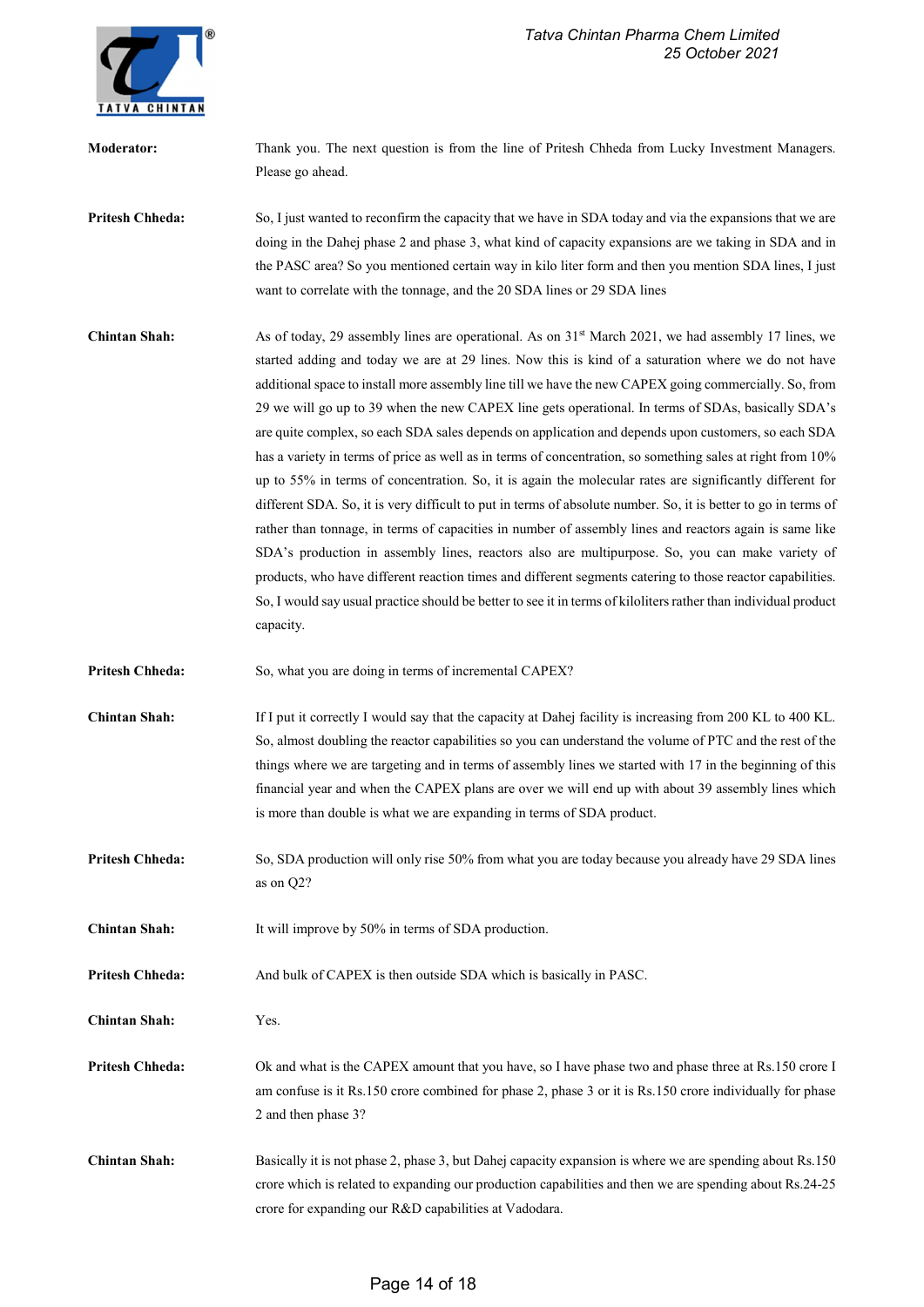

| <b>Pritesh Chheda:</b> | Ok, and this Rs.150 crore, what should be the asset turn?                                                                                                                                                                                                                                                                                                                                                                                                                                                                                                                                                                                                                                                                                                                                                                                                                                                                                                                                                                                                                                                                   |
|------------------------|-----------------------------------------------------------------------------------------------------------------------------------------------------------------------------------------------------------------------------------------------------------------------------------------------------------------------------------------------------------------------------------------------------------------------------------------------------------------------------------------------------------------------------------------------------------------------------------------------------------------------------------------------------------------------------------------------------------------------------------------------------------------------------------------------------------------------------------------------------------------------------------------------------------------------------------------------------------------------------------------------------------------------------------------------------------------------------------------------------------------------------|
| <b>Chintan Shah:</b>   | Ideally in the beginning we see at about 2.5 when it comes to near saturation somewhere between 3.5-<br>3.6. So, on an average we can say at about 3.                                                                                                                                                                                                                                                                                                                                                                                                                                                                                                                                                                                                                                                                                                                                                                                                                                                                                                                                                                       |
| <b>Pritesh Chheda:</b> | Thank you                                                                                                                                                                                                                                                                                                                                                                                                                                                                                                                                                                                                                                                                                                                                                                                                                                                                                                                                                                                                                                                                                                                   |
| <b>Chintan Shah:</b>   | Thank you                                                                                                                                                                                                                                                                                                                                                                                                                                                                                                                                                                                                                                                                                                                                                                                                                                                                                                                                                                                                                                                                                                                   |
| <b>Moderator:</b>      | Thank you. The next question is from the line of Rohit Nagraj from Emkay Global. Please go ahead.                                                                                                                                                                                                                                                                                                                                                                                                                                                                                                                                                                                                                                                                                                                                                                                                                                                                                                                                                                                                                           |
| Rohit Nagraj:          | Thanks for the opportunity and congrats on good set of numbers. So, the first question is in terms of the<br>CAPEX, so you indicated by January 2023 the CAPEX will be in commercial phase and probably in the<br>next two years we will be able to utilize it at saturation levels. So, for the next lag of CAPEX what is the<br>early timeline that we will have to decide upon, based on the lead time of items as well as other areas?                                                                                                                                                                                                                                                                                                                                                                                                                                                                                                                                                                                                                                                                                  |
| <b>Chintan Shah:</b>   | We have actually started looking for a piece of industrial land where we can setup a chemical plant. So,<br>that process has been initiated as of now and we intend to close that probably within next three to six<br>months' time frame and then typically you take about a year to year and half to get environment clearance.<br>So, let us say today we are in October 2021 we can say we can complete this within 1.5 years to 2 years<br>of time frame. So, let us say about April to October of 2023 is when we should start doing our next round<br>of CAPEX. So, first buy the piece of land in next 3 to 6 months, take about a year and year and half to<br>get your environmental clearances done and after that you can actually dig the ground. So, probably<br>somewhere a fair estimate would be somewhere between April to October of 2023. It will take around<br>one and half to two years to complete that facility. So, by the time we see a near saturation coming to<br>Dahej existing expanded site, by that time we should be in a pretty good shape to kick off production<br>from the new side. |
| <b>Rohit Nagraj:</b>   | And normally is there any leeway, in terms of further debottlenecking from the existing capacity?                                                                                                                                                                                                                                                                                                                                                                                                                                                                                                                                                                                                                                                                                                                                                                                                                                                                                                                                                                                                                           |
| <b>Chintan Shah:</b>   | Sorry I did not get your question sir                                                                                                                                                                                                                                                                                                                                                                                                                                                                                                                                                                                                                                                                                                                                                                                                                                                                                                                                                                                                                                                                                       |
| <b>Rohit Nagraj:</b>   | So, we will be putting the Dahej capacity and once we come to probably 70%, 75% of utilization, is there<br>any possibility of debottlenecking the capacity to get another say 10%, 15% to the interim?                                                                                                                                                                                                                                                                                                                                                                                                                                                                                                                                                                                                                                                                                                                                                                                                                                                                                                                     |
| <b>Chintan Shah:</b>   | No, We have left small piece of land unutilized post this CAPEX plan, but it would not definitely impact<br>to a extent of 10% to 15%, but nominal emergency probably 3% to 5% of expansions we can look at.                                                                                                                                                                                                                                                                                                                                                                                                                                                                                                                                                                                                                                                                                                                                                                                                                                                                                                                |
| <b>Rohit Nagraj:</b>   | Sir, the second questions is in terms of margins for four segments, so individually just to arrange them<br>in terms of the highest margin segment to lowest margin segment, so how would we classify that?                                                                                                                                                                                                                                                                                                                                                                                                                                                                                                                                                                                                                                                                                                                                                                                                                                                                                                                 |
| <b>Chintan Shah:</b>   | From highest to lowest would be SDA, followed by PASC, followed by electrolyte salts they are almost<br>same as electrolyte salts and then followed by phase transfer catalyst.                                                                                                                                                                                                                                                                                                                                                                                                                                                                                                                                                                                                                                                                                                                                                                                                                                                                                                                                             |
| <b>Rohit Nagraj:</b>   | Right sir, and incrementally since we are adding the capacity for SDA the margins should certainly look<br>better because the highest margin product will be added?                                                                                                                                                                                                                                                                                                                                                                                                                                                                                                                                                                                                                                                                                                                                                                                                                                                                                                                                                         |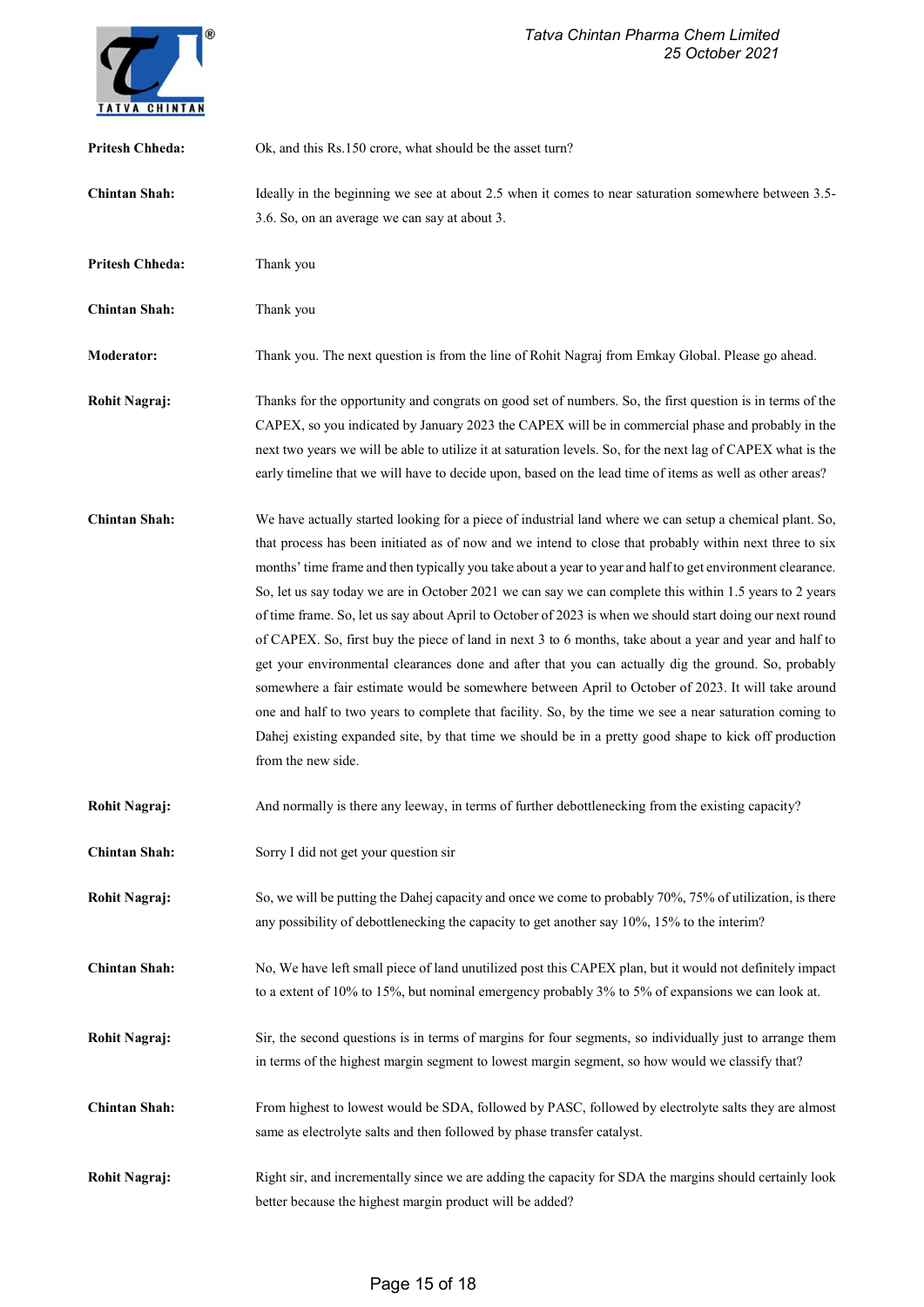

| <b>Chintan Shah:</b>     | Right.                                                                                                                                                                                                                                                                                                                                                                                                                                                                                                                                                                                                                                                                                                                                                                                                                                                                                                                                                                                              |
|--------------------------|-----------------------------------------------------------------------------------------------------------------------------------------------------------------------------------------------------------------------------------------------------------------------------------------------------------------------------------------------------------------------------------------------------------------------------------------------------------------------------------------------------------------------------------------------------------------------------------------------------------------------------------------------------------------------------------------------------------------------------------------------------------------------------------------------------------------------------------------------------------------------------------------------------------------------------------------------------------------------------------------------------|
| <b>Rohit Nagraj:</b>     | Thank you, Understood sir                                                                                                                                                                                                                                                                                                                                                                                                                                                                                                                                                                                                                                                                                                                                                                                                                                                                                                                                                                           |
| <b>Chintan Shah:</b>     | Thank you                                                                                                                                                                                                                                                                                                                                                                                                                                                                                                                                                                                                                                                                                                                                                                                                                                                                                                                                                                                           |
| <b>Moderator:</b>        | Thank you. The next question is from the line of Pushpendra Chand an Individual Investor. Please go<br>ahead.                                                                                                                                                                                                                                                                                                                                                                                                                                                                                                                                                                                                                                                                                                                                                                                                                                                                                       |
| <b>Pushpendra Chand:</b> | Thank you for taking my question. Chintan ji one question since capacity utilization now has reached<br>nearl 90% and you said you have hardly any scope to take it forward, are you also conducting any sort<br>of productivity utilization, productivity improvement or kind of debottlenecking of the existing facility,<br>because as I understand the next new facility is coming up in another 5-quarter time, so till that time to<br>improve top line are you taking up any initiative which will improve your revenue?                                                                                                                                                                                                                                                                                                                                                                                                                                                                     |
| <b>Chintan Shah:</b>     | We are doing whatever best is possible, so like I said we increase this assembly lines so this we could do<br>by vacating our small warehouse and then we rented out a warehouse on outside premises, move the<br>products. So, out of the three warehouses we vacated one of the warehouse converted into a plant and set<br>up assembly lines there and then we had to rent out a place outside our plant to stock up the products that<br>were already there in the warehouse. So, this is what we try to do in terms of optimizing our production<br>capabilities, but I think we are now near almost there. There is no further scope of increasing in any way.<br>So I think this is what is fair number. So, the way we can increase our revenue or things is by optimizing<br>what we want to make and what we do not want to make, so a better product a larger revenue products<br>larger margin products. So, those kind of priorities can increase slightly, but not in a very big way. |
| <b>Pushpendra Chand:</b> | So, what I understand then in that case the SDA margins is say higher than the other products if a demand<br>is high for SDA so in that case in a multi-product assembly lines then you can offer more percentage of<br>contribution from SDA which is currently at 52% and if I see from Q4 and then to Q1 and Q2 the<br>proportion of SDA has increased so in that case if you want to improve your bottom line so SDA<br>proportion can still go up, right, is my understanding correct?                                                                                                                                                                                                                                                                                                                                                                                                                                                                                                         |
| <b>Chintan Shah:</b>     | Right so, that is a natural choice to do, because we have better margins, better volumes, better demand<br>so why not do that.                                                                                                                                                                                                                                                                                                                                                                                                                                                                                                                                                                                                                                                                                                                                                                                                                                                                      |
| <b>Pushpendra Chand:</b> | Exactly so, why I was asking is that your guidance was around 50% to 52% of SDA as part of our overall<br>revenue, but in case if the demand is high if the market is good then in that case SDA can also inch up?                                                                                                                                                                                                                                                                                                                                                                                                                                                                                                                                                                                                                                                                                                                                                                                  |
| <b>Chintan Shah:</b>     | Like how it happened in this quarter, the SDA contributed almost 62%.                                                                                                                                                                                                                                                                                                                                                                                                                                                                                                                                                                                                                                                                                                                                                                                                                                                                                                                               |
| <b>Pushpendra Chand:</b> | Thank you and all the best for coming quarters                                                                                                                                                                                                                                                                                                                                                                                                                                                                                                                                                                                                                                                                                                                                                                                                                                                                                                                                                      |
| <b>Chintan Shah:</b>     | Thank you.                                                                                                                                                                                                                                                                                                                                                                                                                                                                                                                                                                                                                                                                                                                                                                                                                                                                                                                                                                                          |
| <b>Moderator:</b>        | Thank you. The next question is from the line of Sanjesh Jain from ICICI Securities. Please go ahead.                                                                                                                                                                                                                                                                                                                                                                                                                                                                                                                                                                                                                                                                                                                                                                                                                                                                                               |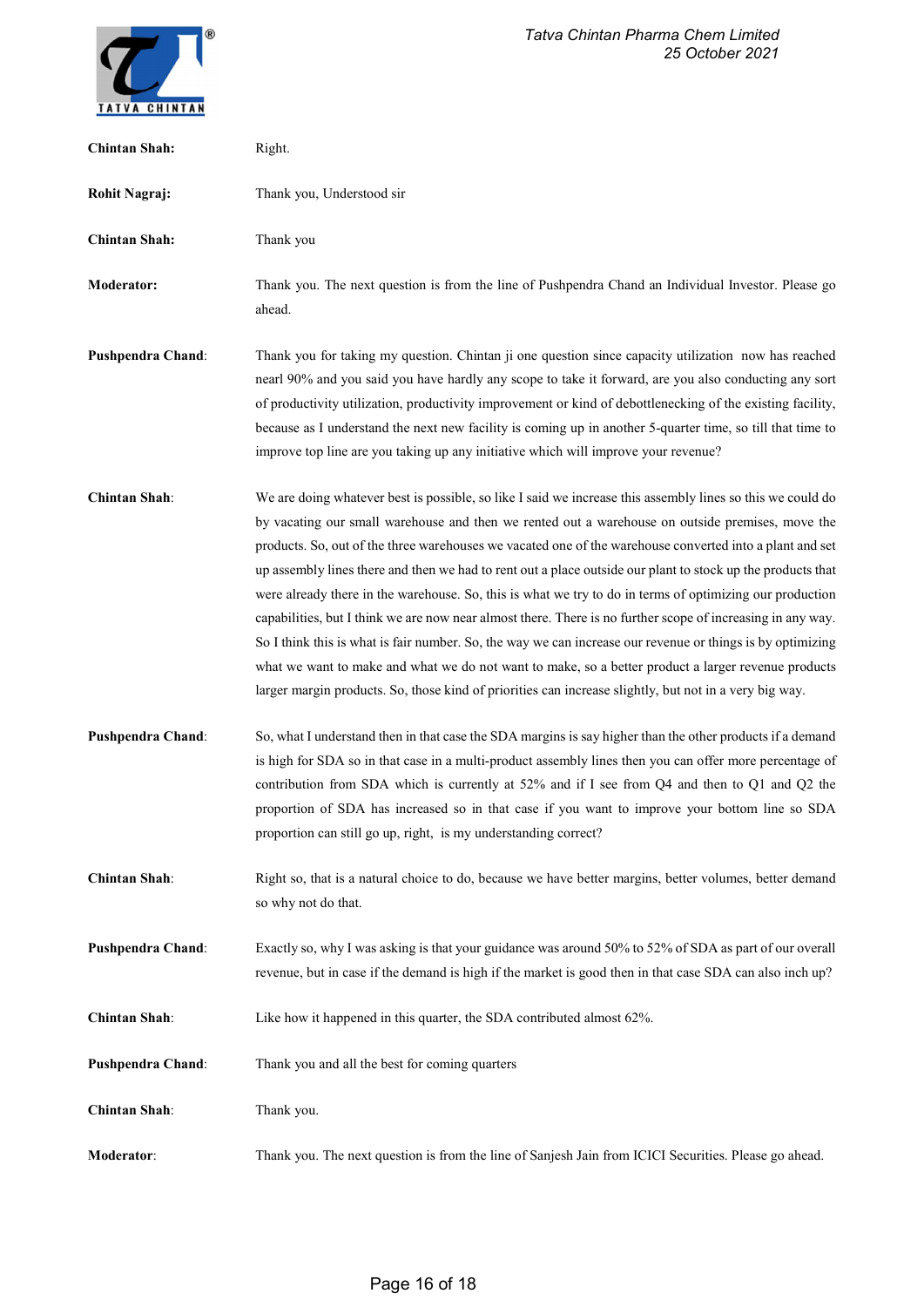

Sanjesh Jain: Just one or two questions which I could not ask last time, one on the R&D side what is the number of people we have today and what are we increasing post this expansion in the R&D facility that is number one and number two if you can give some color on the R&D pipeline which we have either in terms of number of molecules that we are looking good and post the expansion how the R&D will look like say for next 5 years?

Chintan Shah: So, as of today we have 8 doctorates, so that is a significant and I would say in terms of R&D personnel it is always to gaze someone's capability this will identify the number of doctorates working with us. So, to focus on that today we have about 8 doctorates working for us and this is what we intend to expand between 20 to 25 doctorates working with us post the expansion plans and it does not mean that we have stopped recruiting more doctorate. So, we are still undergoing interviews to recruit better and better talent so that is an ongoing process even till the expansion happens. Secondly, we have in fact we have issued a appointment letter to bring in a cheif technology officer, so very senior level person who would eventually coordinate between R&D, production, projects and also bring in new technologies kind of things. So, a very senior level person has been given an appointment letter in terms of to induct him as a CTO chief technology officer. So, that is another new big addition in terms of our talent. In terms of products being in the pipeline, it is an ongoing process so let us say in terms of SDA today we are doing about 24-25 SDA. The last quarter, we had sent samples in 1 kg, 5 kg of product at that scale, about 6 different products have been shipped out from our R&D facilities, but these are all long term, because of the entry barriers, the development plans are longer. So, this is an ongoing process. So, the last quarter we did ship out about 6 new samples of SDA and as of today also we have about 25 SDA under development plans, PTC is also again a similar thing which is an ongoing based on certain new developments or new requests, it is an ongoing process. Now what we are doing on active mode is on continuous flow chemistry, where today we are very actively doing the four products using continuous flow chemistry and then we have about pipeline of 6 identified another additional products which will take up one after another. So, today we have restrictions in terms of number of projects we can handle using continuous flow chemistry. So, when we went for IPO we had just capabilities to handle two products at a time which we have now increased to be able to handle four products. Our continuous flow department had only 2 doctorates and today now we have 4 doctorates working for the department. It is an ongoing process of increasing our R&D capabilities.

Sanjesh Jain: Just one last bit of question on the SDA side, how is the competition intensity on SDA side are we seeing Chinese player trying to get into SDA or any other people trying to get into SDA it looks like a very lucrative opportunity with an extended benefit of getting into a continuous flow chemistry, are we seeing many people trying to get into SDA or you think it will take a longer period of time for people to get into the position where the Tatva Chintan is today?

Chintan Shah: Sanjesh Ji, i would definitely say that anyone buying new would see a timeframe of at least 4 years to 5 years to get into it at a commercial scale where we are today at least and not less than that and of course when these demands are increasing globally, everyone knows that this sector is quite lucrative, the demand growth is very fast, that is coming up. So, I am sure there might be companies trying to venture into this, but the strong entry barrier remains for everyone. So, what we have faced in last 8 years, I probably think anyone trying to venture would also face a similar thing.